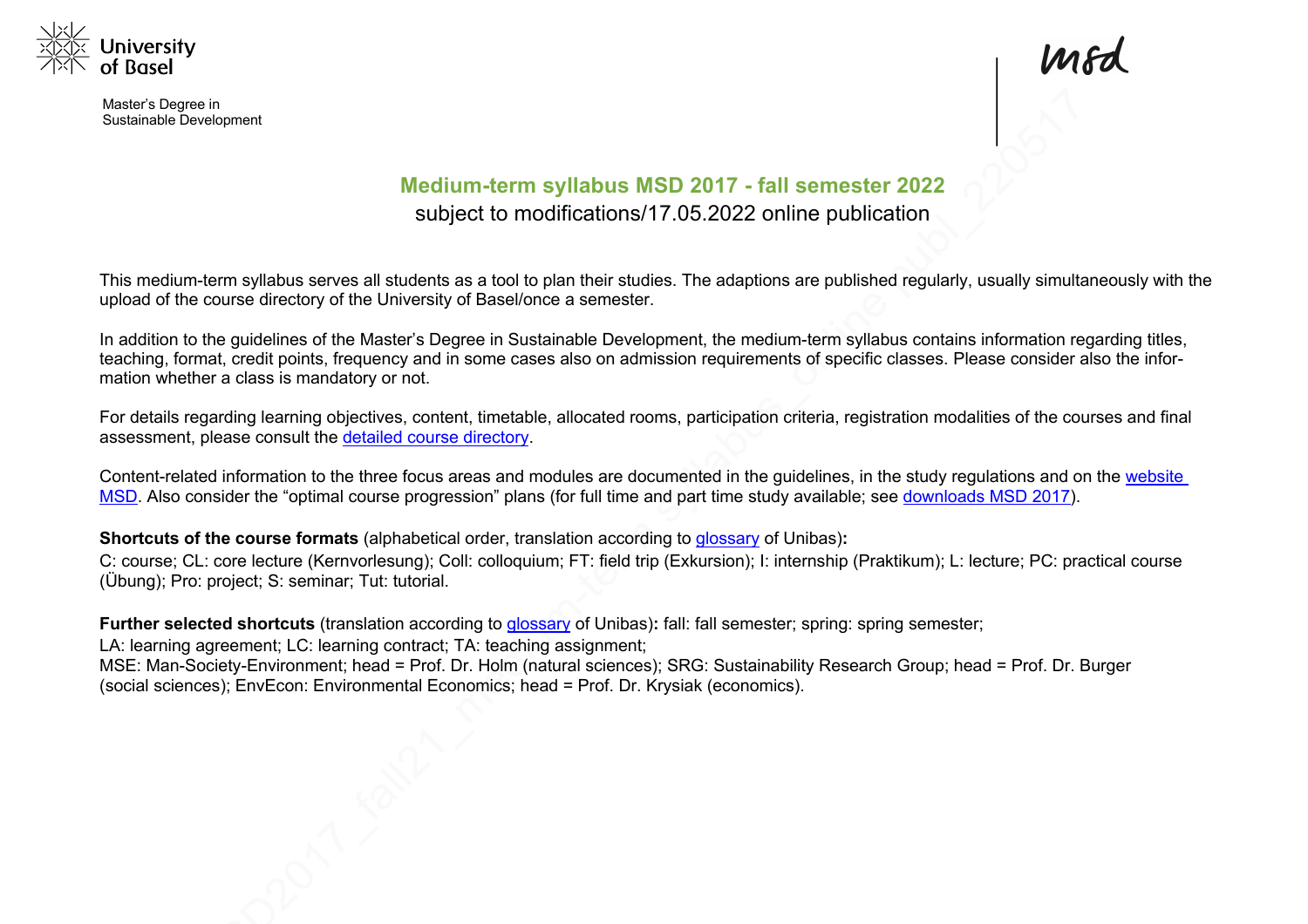### **Curriculum (according to the three focus areas; see study regulations §7)**

#### **Natural Sciences**

- Complementary Knowledge modules (CK)
	- in Social Sciences (CK Soc) 12 CP
	- in Economics (CK Econ) 12 CP
- Interdisciplinary Research in Sustainability (IRS)24 CP
- Core Competences in Natural Sciences (CC Nat) 15 CP
- Preparation Master's Thesis in Natural Sciences (PM Nat) 15CP
- Master's Thesis Natural Sciences 30 CP
- Focal Areas in Sustainability Research module (FASR) 12 CP

#### **Social Sciences**

- Complementary Knowledge modules (CK)
	- in Natural Sciences (CK Nat) 12 CP
	- in Economics (CK Econ) 12 CP
- Interdisciplinary Research in Sustainability (IRS) 24CP
- Core Competences in Social Sciences (CC Soc) 15 CP
- Preparation Master's Thesis in Social Sciences (PM Soc) 15CP
- Master's Thesis Social Sciences 30 CP
- Focal Areas in Sustainability Research module (FASR) 12CP

### **Economics**

- Complementary Knowledge modules (CK)
	- in Natural Sciences (CK Nat) 12 CP
	- in Social Sciences (CK Soc) 12 CP
- Interdisciplinary Research in Sustainability (IRS) 24 CP
- Core Competences in Economics (CC Econ) 15 CP
- Preparation Master's Thesis in Economics (PM Econ) 15 CP
- Master's Thesis Economics 30 CP
- Focal Areas in Sustainability Research module (FASR) 12CP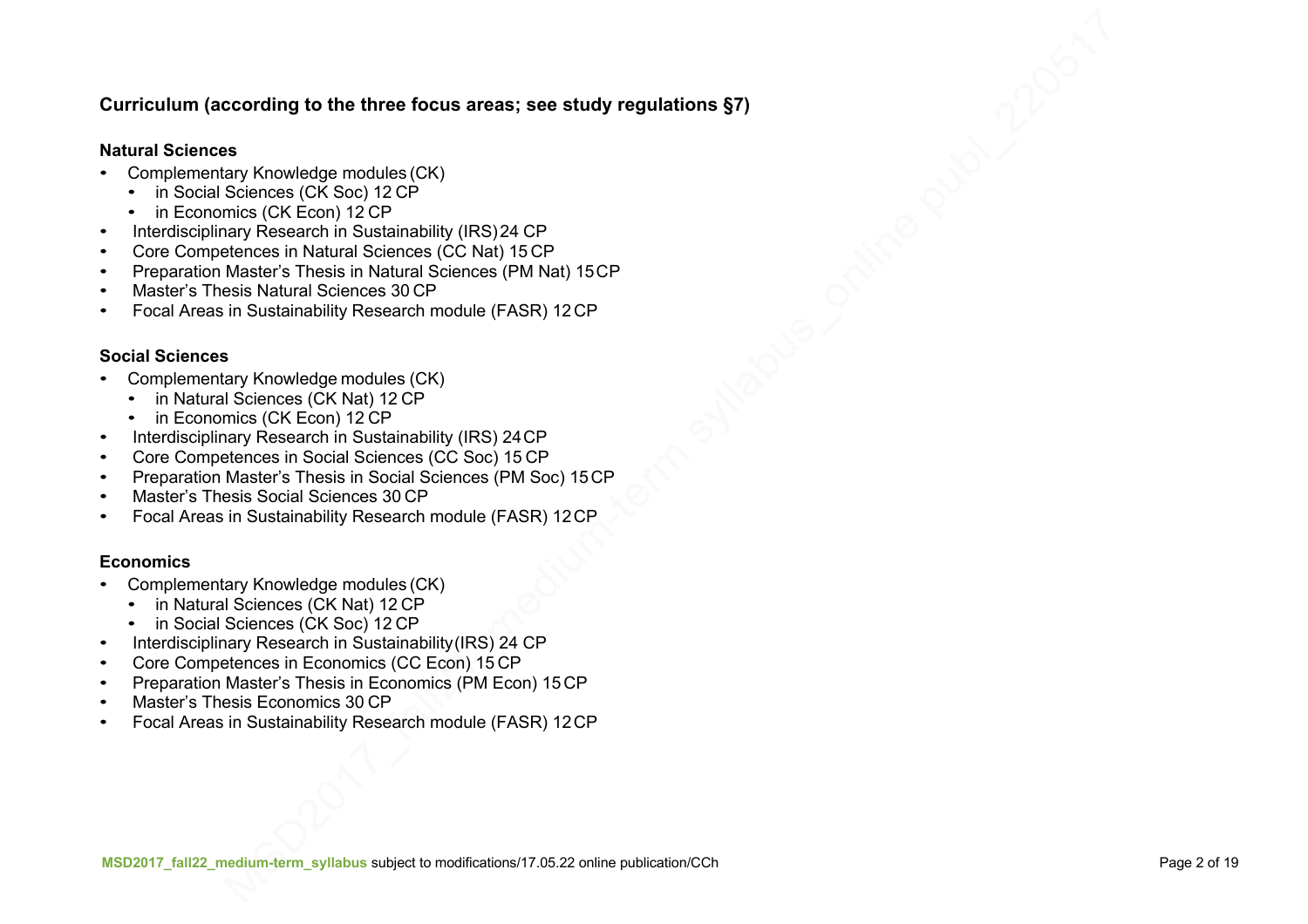## **Complementary Knowledge modules (CK) Complementary Knowledge in Natural Sciences (CK Nat) 12 KP**

| No.: class title                                                            | Lecturer / sub-<br>ject area                             | Format   | <b>CP</b>      | <b>Semester</b> | <b>Frequency</b> | Notes concerning the registration of the<br>class for the specific module                                                                                                                                                            |
|-----------------------------------------------------------------------------|----------------------------------------------------------|----------|----------------|-----------------|------------------|--------------------------------------------------------------------------------------------------------------------------------------------------------------------------------------------------------------------------------------|
| 41828: Perspectives of Natural Sciences<br>on Sustainability                | P. Holm<br><b>MSD-MSE</b>                                | $L + PC$ | 3              | Fall 22         | Every fall       | These classes are mandatory.<br>A different choice is only allowed to stu-<br>dents who have                                                                                                                                         |
| 20721: Ecosystems - Concepts, Princi-<br>ples and Processes                 | <b>G. Erni Cassolal</b><br>J. Wiegleb MSD-<br><b>MSE</b> | $L + PC$ | 3              | Fall 22         | Every fall       | attended and accredited the same<br>a)<br>class(es) in their bachelor's degree;<br>attended and accredited comparable<br>b)<br>class(es) in their bachelor's degree;<br>a first degree in natural science<br>C)<br>(major or minor). |
| 40076: Technical Basis of Generation,<br>Distribution and Storage of Energy | W. Hoffelner<br><b>MSD with TA</b>                       | $L + PC$ | 3              | Spring 22       | Every spring     |                                                                                                                                                                                                                                      |
| 36792: Terrestrial Ecosystem Ecology<br>and Sustainable Landuse             | A. Kahmen<br>Botany & Ecology                            |          | $\overline{2}$ | Spring 22       | Every spring     | If a), b) or c) applies to you, other class(es) are<br>to be taken. These are to be fixed in a learning                                                                                                                              |
| 50260: Ecology and Evolution                                                | J. Beck<br>MSD with TA                                   |          |                | Spring 22       | Every spring     | agreement signed by Prof. P. Holm<br>(template available as download).                                                                                                                                                               |

# **Complementary Knowledge in Social Sciences (CK Soc) 12 CP**

| No.: class title                                               | Lecturer / sub-<br>ject area            | Format   | CP | <b>Semester</b> | <b>Frequency</b> | Notes concerning the registration of the<br>class for the specific module                                                                                                                                                                                                                                                    |
|----------------------------------------------------------------|-----------------------------------------|----------|----|-----------------|------------------|------------------------------------------------------------------------------------------------------------------------------------------------------------------------------------------------------------------------------------------------------------------------------------------------------------------------------|
| 41829: Perspectives of Social Sciences<br>on Sustainability    | R. Emmenegger<br><b>MSD-SRG</b>         | $L + PC$ | 3  | Fall 22         | Every fall       | These classes are mandatory.<br>A different choice is only allowed to stu-<br>dents who have<br>a) attended and accredited the same<br>class(es) in their bachelor's degree;<br>b) attended and accredited comparable<br>class(es) in their bachelor's degree;<br>c) a first degree in social science (ma-<br>jor or minor). |
| 14253: Environmental Ethics and Inter-<br>generational Justice | <b>B.</b> Schmitz<br><b>MSD with TA</b> | S        | 3  | Fall 22         | Every fall       |                                                                                                                                                                                                                                                                                                                              |
| 11513: Sustainability: A new Societal<br>Paradigm?             | P. Burger<br>MSD-SRG                    | $L + PC$ | 3  | Spring 22       | Every spring     |                                                                                                                                                                                                                                                                                                                              |
| 17403: Governance, Sustainable Devel-<br>opment and Democracy  | R. Emmenegger<br>MSD-SRG                | S        | 3  | Spring 22       | Every spring     | If a), b) or c) applies to you, other class(es) are<br>to be taken. These are to be fixed in a learning<br>agreement signed by Prof. P. Burger<br>(template available as download).                                                                                                                                          |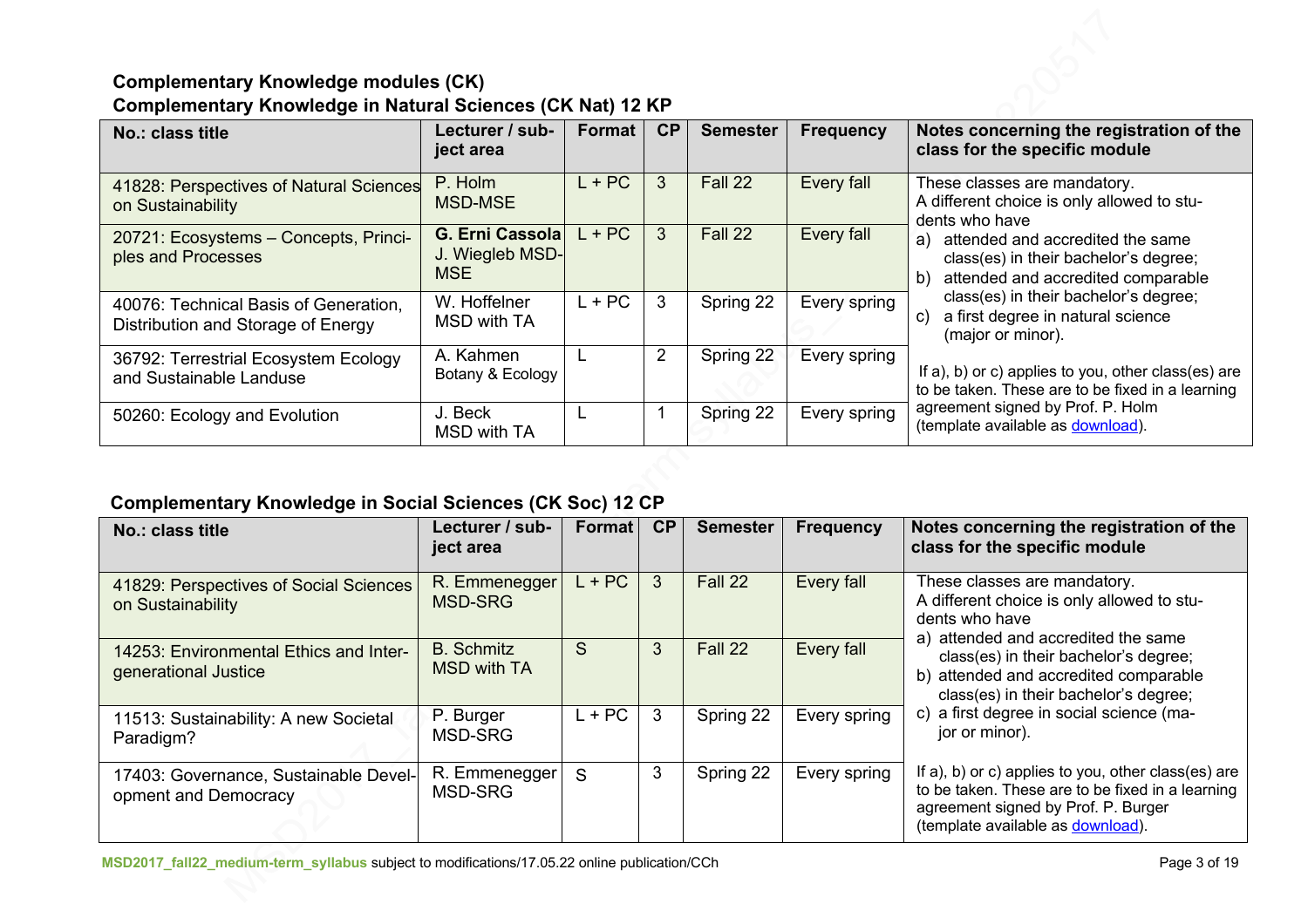# **Complementary Knowledge in Economics (CK Econ) 12 CP**

| No.: class title                                             | Lecturer / sub-<br>ject area                                            | <b>Format</b> | CP             | <b>Semester</b> | Frequency    | Notes concerning the registration of the<br>class for the specific module                                                                                                                                                                                      |
|--------------------------------------------------------------|-------------------------------------------------------------------------|---------------|----------------|-----------------|--------------|----------------------------------------------------------------------------------------------------------------------------------------------------------------------------------------------------------------------------------------------------------------|
| 48981: Intensive Introduction to Inter-<br>mediate Economics | D. Illic/Econ                                                           |               | $6\phantom{1}$ | Fall 22         | Every fall   | These classes are mandatory.<br>A different choice is only allowed to stu-<br>dents who have<br>a) attended and accredited the same<br>class(es) in their bachelor's degree;<br>b) attended and accredited comparable<br>class(es) in their bachelor's degree; |
| 10160: Environmental and Resource<br>Economics               | F. Krysiak/<br>EnvEcon-MSD<br>Ch. Nolde/<br>Econ<br>N. Fricker/<br>Econ |               | 6              | Spring 22       | Every spring | c) a first degree in economics (major<br>or minor).<br>If a), b) or c) applies to you, other class(es) are<br>to be taken. These are to be fixed in a learning<br>agreement signed by Prof. F. Krysiak<br>(template available as download).                    |

# **Interdisciplinary Research in Sustainability (IRS) 24 CP**

| No.: class title                                                                  | Lecturer / sub-<br>ject area                                       | Format | CP | <b>Semester</b> | <b>Frequency</b> | Notes concerning the registration of the<br>class for the specific module                                                               |
|-----------------------------------------------------------------------------------|--------------------------------------------------------------------|--------|----|-----------------|------------------|-----------------------------------------------------------------------------------------------------------------------------------------|
| 48953: Sustainable Development: In-<br>troduction into Topics and Ap-<br>proaches | P. Holm/MSE,<br>P. Burger/SRG,<br>F. Krysiak/Env<br>Econ - all MSD | CL     | 3  | Fall 22         | Every fall       | Mandatory. Please consider the special<br>passing requirement for core lectures ac-<br>cording to the detailed course directory.        |
| 48954: Tools and Methods for Interdis-<br>ciplinary Research                      | M. Christen<br><b>MSD with TA-SRG</b>                              | CL     | 3  | Fall 22         | Every fall       | Mandatory. Please consider the special<br>passing requirement for core lectures ac-<br>cording to the detailed course directory.        |
| 48955: Tools and Methods of Natural<br><b>Sciences Research</b>                   | J. Wiegleb<br>MSE-MSD                                              | S      | 3  | Spring 22       | Every spring     | Mandatory. Methods in natural sciences.                                                                                                 |
| 60867: Qualitative Research in Sustain-<br>ability Science.                       | A. Sohre/MSD                                                       | C      | 3  | Spring 22       | Every spring     | Mandatory. Methods in social sciences.<br>Those who have attended 50901 or 55161<br>in a former semester are not accepted any-<br>more. |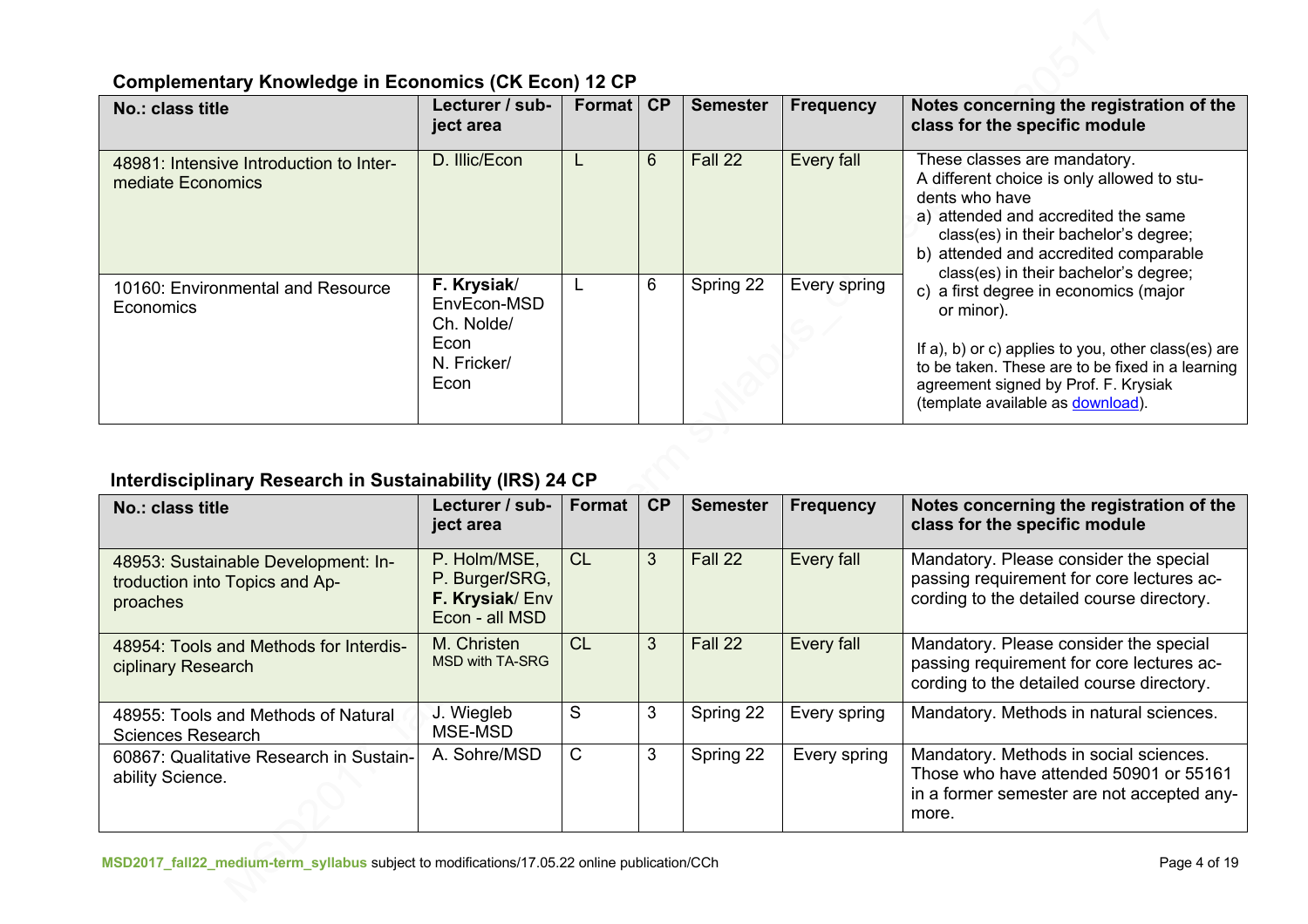| 43494: Methods in Economics: Survey<br><b>Research Methodology</b><br>(new number and title)    | D. Auer/Econ                                                                                  | Coll | 3 | Spring 22 | Every spring      | Mandatory. Methods in economics.<br>NOTE: If you have attended the coll. "50768:<br>Survey Data Collection and Analytics" with Prof.<br>Dr. A. Kachi in a former semester you are not al-<br>lowed to attend this colloquium 43494 and earn<br>CP anymore. |
|-------------------------------------------------------------------------------------------------|-----------------------------------------------------------------------------------------------|------|---|-----------|-------------------|------------------------------------------------------------------------------------------------------------------------------------------------------------------------------------------------------------------------------------------------------------|
| 50729: Training for Sustainabi-<br>lity Research                                                | P. Holm/MSE,<br>P. Burger/SRG,<br>F. Krysiak/ Env Ec<br>all MSD<br>M. Christen, TA<br>MSD-SRG | Pro  | 6 | Spring 22 | Every spring      | Mandatory.                                                                                                                                                                                                                                                 |
| Master colloquium A: 50399: Intro-<br>duction to Ongoing MSD Master's<br><b>Thesis</b>          | P. Holm/MSE,<br>P. Burger/SRG,<br>F. Krysiak/Env<br>Econ - all MSD                            | Coll |   | Fall 22   | Every<br>semester | Mandatory.<br>Enrollment of the colloquia A, B and C ac-<br>cording to this listing. For details regarding                                                                                                                                                 |
| Master colloquium B: 52317:<br><b>Presentation of Concepts of MSD</b><br><b>Master's Thesis</b> |                                                                                               | Coll |   | Fall 22   | Every<br>semester | participation and assessment see detailed<br>online course directory.                                                                                                                                                                                      |
| Master colloquium C: 53982: Presenta-<br>tion of Results of MSD Master's Thesis                 |                                                                                               | Coll |   | Fall 22   | Every<br>semester |                                                                                                                                                                                                                                                            |

## **Core Competences module (CC) Core Competences in Natural Sciences (CC Nat) 15 CP**

| No.: class title                                                     | Lecturer / sub-<br>ject area                                       | Format   | CP | <b>Semester</b> | Frequency  | Notes concerning the registration of the<br>class for the specific module                                                              |
|----------------------------------------------------------------------|--------------------------------------------------------------------|----------|----|-----------------|------------|----------------------------------------------------------------------------------------------------------------------------------------|
| 65774. Digitalization and Sustainability:<br><b>Friends or Foes?</b> | <b>Frank Krysiak</b><br>et al.                                     |          | 2  | Fall 22         | Once only  | The TC MSD strongly recommends to ac-<br>credit this course for the FASR module.                                                       |
| 62246: Sustainability in Practice                                    | P. Holm/MSE,<br>P. Burger/SRG,<br>F. Krysiak/Env<br>Econ - all MSD | C        | 3  | Fall 22         | Irregular  | The TC MSD strongly recommends to ac-<br>credit this course for the FASR module. Spe-<br>cial entry requirements & course application. |
| 49077: Global Change Resources                                       | M. Andres<br><b>MSD with TA</b>                                    | $L + PC$ | 3  | Fall 22         | Every fall | Mandatory.                                                                                                                             |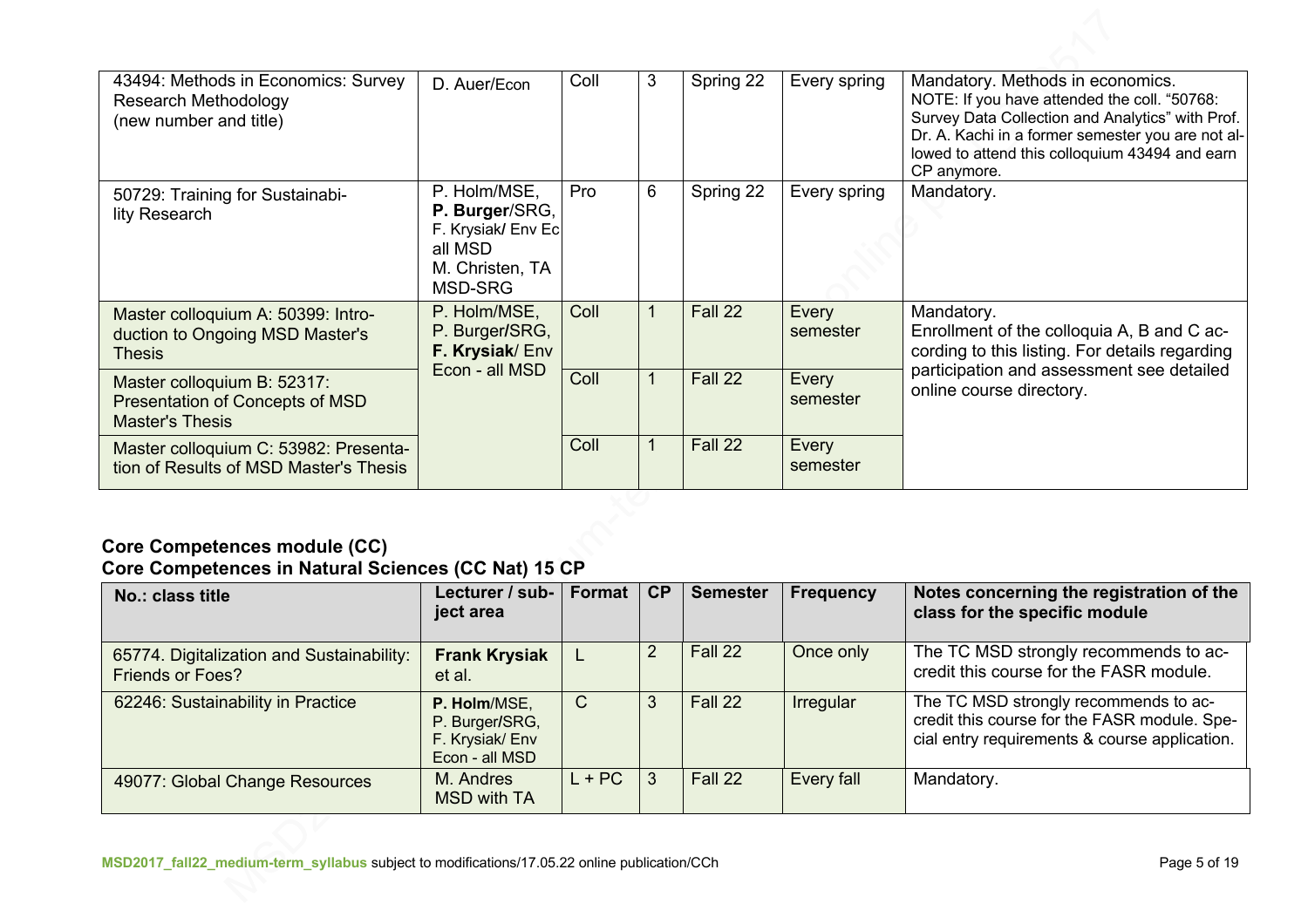| 50264: Global Change Ecology                                                                                   | Ph. Hirsch<br>MSE-MSD                      | $L + PC$  | 3              | Spring 22 | Every spring   | Mandatory.                                                                                                                                                  |
|----------------------------------------------------------------------------------------------------------------|--------------------------------------------|-----------|----------------|-----------|----------------|-------------------------------------------------------------------------------------------------------------------------------------------------------------|
| 41821: Ecological Sustainability As-<br>pects of Climate Change                                                | D. Schindler<br><b>MSD with TA</b>         | $L + PC$  | 3              | Fall 22   | Irregular      | For choice.                                                                                                                                                 |
| 25635: Environmental Systems:<br>Transformation of Energy Systems                                              | R. Rechsteiner<br>Geosciences              | $L + PC$  | $\overline{2}$ | Fall 21   | Every 2nd fall | For choice.                                                                                                                                                 |
| 23839: Introduction to Research Pro-<br>jects of Environmental Geosciences and<br>Biogeochemistry (new title!) | Ch. Alewell,<br>M. Lehmann<br>Geosciences  | $L + PC$  | 3              | Spring 22 | Every spring   | For choice. Takes place as a bloc course.<br>Former title: Pedosphere and Hydrosphere -<br>Biogeochemistry and Modelling of Element<br>and Sediment Cycling |
| 24172: Marine Biological Considera-<br>tions at the Strait of Gibraltar                                        | P. Holm,<br>K. Bussmann,<br>MSD-MSE        | <b>FT</b> | 3              | Spring 22 | Every spring   | For choice.<br>Those who have attended the field trip in<br>a former semester and have earned CP<br>cannot register again.                                  |
| 24129: From Anthropogenic Land-<br>scapes to Wilderness Management<br>(field trip; new title)                  | Ch. Alewell,<br>A. Lang<br>Geosciences     | <b>FT</b> | $\overline{2}$ | Fall 22   | Irregular      | For choice. Field trip takes place as a<br>bloc course according to announcement<br>in the detailed course directory.                                       |
| 12127: From Anthropogenic Land-<br>scapes to Wilderness Management<br>(project; new title)                     |                                            | P         | 3              | Fall 22   | Irregular      | For choice. Only in combination with<br>24129.                                                                                                              |
| 60310: Introduction to organic farming<br>systems                                                              | P. Mäder et al.<br>Botany with TA          | $L + PC$  | 3              | Spring 22 | Irregular      | For choice.                                                                                                                                                 |
| 23832: Oceanography: Regional<br>Oceanography and Marine Ecosystems                                            | M. Lehmann<br>Geosciences                  | L         | 2              | Spring 22 | Every spring   | For choice.                                                                                                                                                 |
| 27336: Pflanzenschutz und nachhaltiger<br>Pflanzenbau                                                          | D. Klauser,<br>P. Flury<br>Integr. Biology | L         | $\mathbf 1$    | Spring 22 | Every spring   | For choice.                                                                                                                                                 |
|                                                                                                                |                                            |           |                |           |                |                                                                                                                                                             |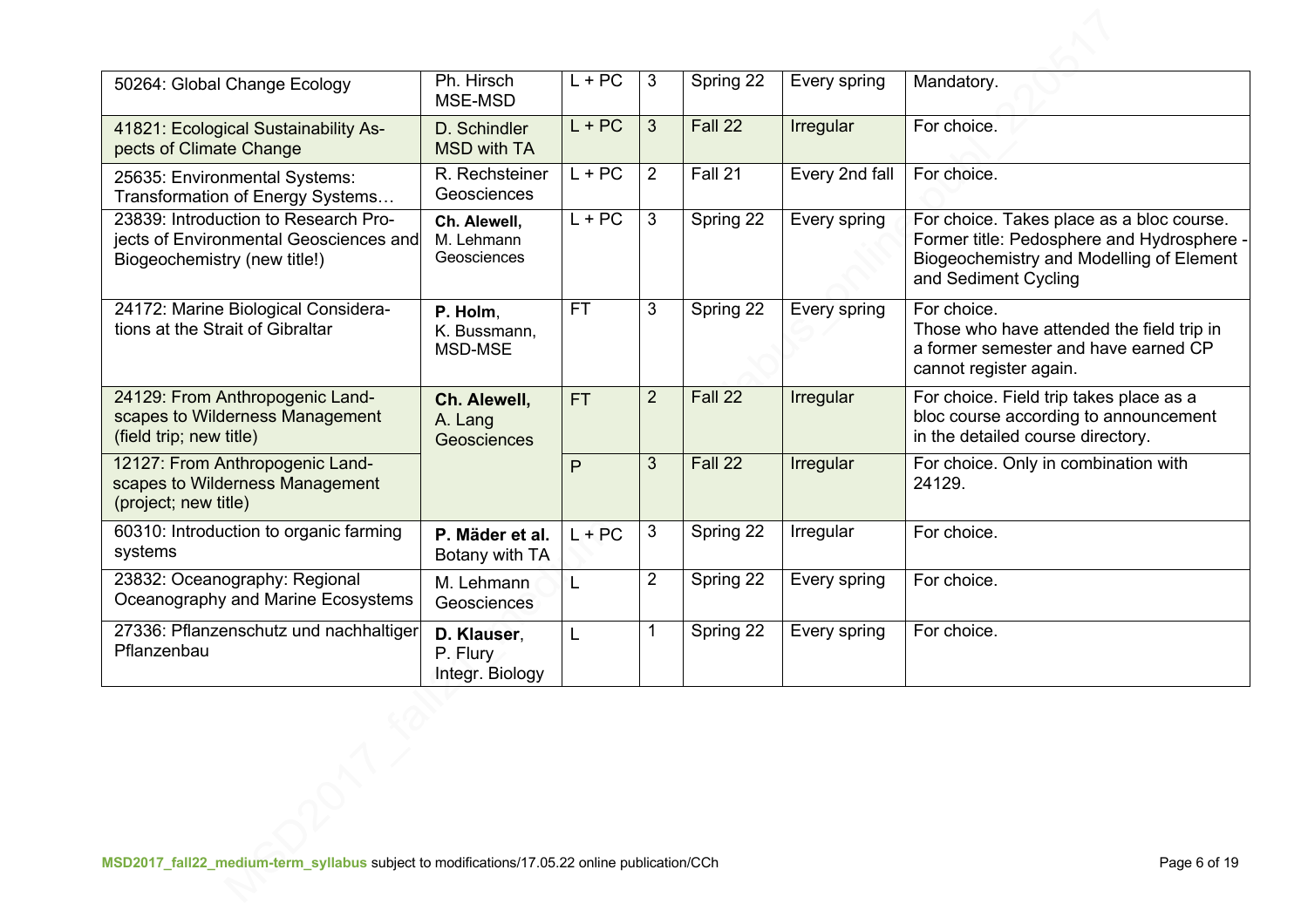# **Core Competences in Social Sciences (CC Soc) 15 CP**

| No.: class title                                                                            | Lecturer / sub-<br>ject area                                       | Format         | <b>CP</b>      | <b>Semester</b> | <b>Frequency</b> | Notes concerning the registration of the<br>class for the specific module                                                              |
|---------------------------------------------------------------------------------------------|--------------------------------------------------------------------|----------------|----------------|-----------------|------------------|----------------------------------------------------------------------------------------------------------------------------------------|
| 65774. Digitalization and Sustainability:<br><b>Friends or Foes?</b>                        | <b>Frank Krysiak</b><br>et al.                                     | L              | $\overline{2}$ | Fall 22         | Once only        | The TC MSD strongly recommends to ac-<br>credit this course for the FASR module.                                                       |
| 62246: Sustainability in Practice                                                           | P. Holm/MSE,<br>P. Burger/SRG,<br>F. Krysiak/Env<br>Econ - all MSD | $\mathsf{C}$   | 3              | Fall 22         | Irregular        | The TC MSD strongly recommends to ac-<br>credit this course for the FASR module. Spe-<br>cial entry requirements & course application. |
| 14253: Environmental Ethics and Inter-<br>generational Justice                              | <b>B.</b> Schmitz<br><b>MSD with TA</b>                            | S              | 3              | Fall 22         | Every fall       | Mandatory.                                                                                                                             |
| 11513: Sustainability: A New Societal<br>Paradigm?                                          | P. Burger<br><b>MSD-SRG</b>                                        | $L + PC$       | 3              | Spring 22       | Every spring     | Mandatory.                                                                                                                             |
| 41822: Governance of Energy Transition                                                      | A. Sohre<br><b>MSD-SRG</b>                                         | S              | 3 <sup>2</sup> | Fall 22         | Irregular        | For choice                                                                                                                             |
| 55407: Risk Society, Science and Nature                                                     | R. Emmeneg-<br>ger/MSD-SRG                                         | S              | 3              | Fall 21         | Irregular        |                                                                                                                                        |
| 55408: Future Mobilities                                                                    | P. Burger<br><b>MSD-SRG</b>                                        | S              | 3 <sup>2</sup> | Fall 22         | Irregular        |                                                                                                                                        |
| 62624: The Climate Movement: Actors<br>and Strategies in Governance Contexts<br>(new title) | B. Bornemann,<br>Sociology                                         | $\overline{S}$ | 3              | Fall 22         | Irregular        | For choice.                                                                                                                            |
| 17403: Governance, Sustainable Devel-<br>opment and Democracy                               | R. Emmeneg-<br>ger MSD-SRG                                         | $\overline{S}$ | 3              | Spring 22       | Every spring     |                                                                                                                                        |
| 43667: Changing Individual Energy Be-<br>haviour - Approaches and Strategies                | I. Schubert<br><b>MSD-SRG</b>                                      | $\mathsf{S}$   | 3              | Spring 22       | Every spring     |                                                                                                                                        |
| 14254: Integrative Methods                                                                  | P. Burger<br>MSD-SRG                                               | S              | $\mathbf{3}$   | Spring 22       | Irregular        |                                                                                                                                        |
| 57243: Quality of Life and Sustainability:<br><b>Theoretical and Empirical Approaches</b>   | P. Burger<br>M. Christen<br><b>MSD-SRG</b>                         | $\overline{S}$ | 3 <sup>1</sup> | Fall 22         | Irregular        |                                                                                                                                        |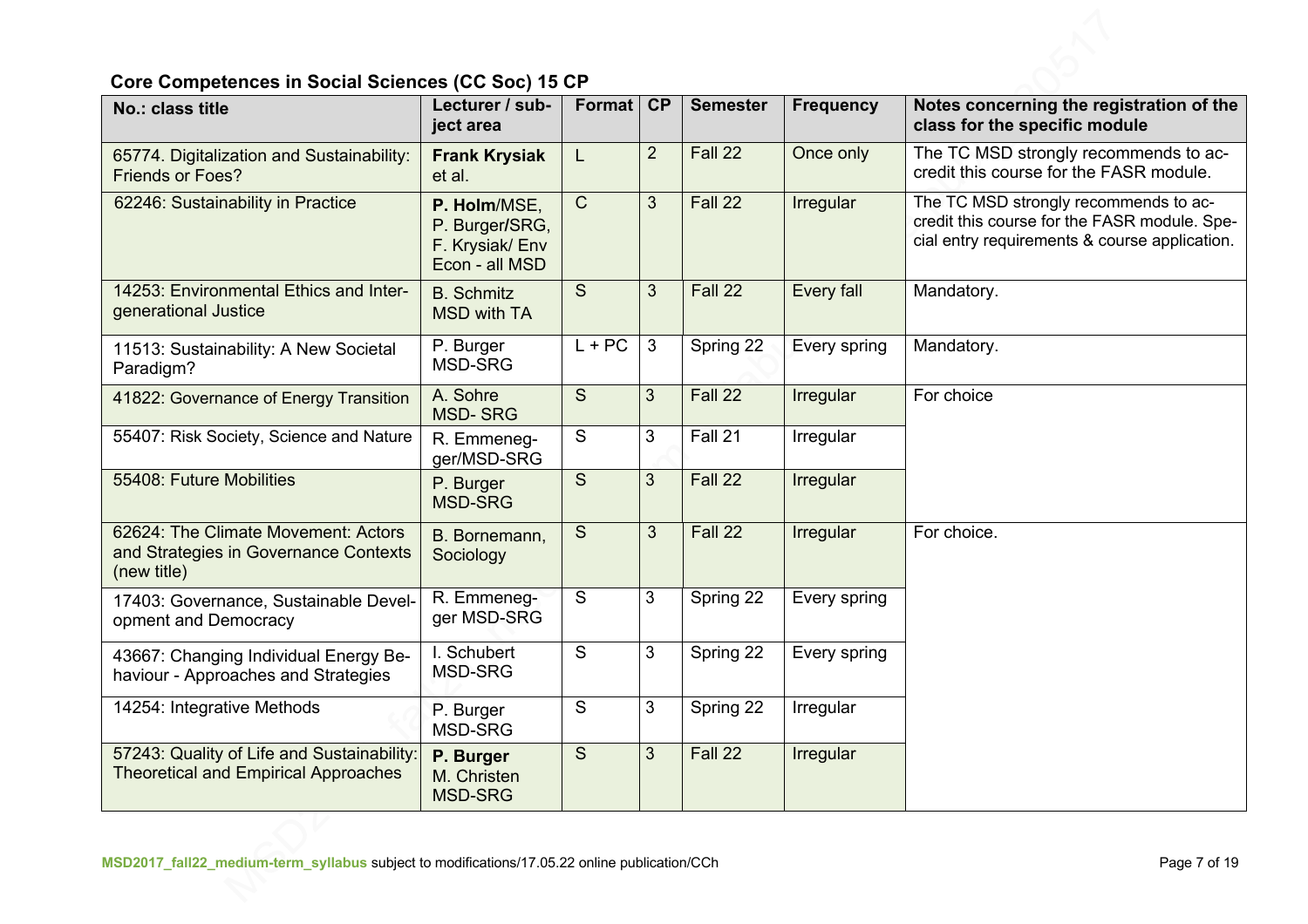# **Core Competences in Economics (CC Econ) 15 CP**

| No.: class title                                                                                                | Lecturer / sub-<br>ject area                                        | Format         | <b>CP</b>      | <b>Semester</b>               | <b>Frequency</b>  | Notes concerning the registration of the<br>class for the specific module                                                            |
|-----------------------------------------------------------------------------------------------------------------|---------------------------------------------------------------------|----------------|----------------|-------------------------------|-------------------|--------------------------------------------------------------------------------------------------------------------------------------|
| 65774. Digitalization and Sustainability:<br><b>Friends or Foes?</b>                                            | <b>Frank Krysiak</b><br>et al.                                      | L              | $\overline{2}$ | Fall 22                       | Once only         | The TC MSD strongly recommends to ac-<br>credit this course for the FASR module.                                                     |
| 62246: Sustainability in Practice                                                                               | P. Holm/MSE,<br>P. Burger/SRG,<br>F. Krysiak/ Env<br>Econ - all MSD | $\mathsf{C}$   | $\overline{3}$ | Fall 22                       | Irregular         | The TC MSD strongly recommends to accredit<br>this course for the FASR module. Special en-<br>try requirements & course application. |
| 14255: Environmental Economics                                                                                  | F. Krysiak<br>MSD-EnvEcon                                           | L              | 3              | Fall 22                       | Every fall        | No mandatory courses for this module.<br>The choice of classes for this module is to                                                 |
| 12036: Econometrics                                                                                             | K. Schmidheiny<br>Econ                                              | L              | 6              | Fall 22                       | Every fall        | be done out of this list.<br>Please consider the detailed course direc-                                                              |
| 48409: Corporate Responsibility                                                                                 | G. von Schnur-<br>bein/Econ                                         | Coll           | $\overline{3}$ | Fall 22                       | Every fall        | tory for more information regarding partici-<br>pation requirements etc.                                                             |
| 41904: Industrial Organization                                                                                  | C. Roux/Econ                                                        | L              | $\overline{3}$ | Fall 22                       | Every fall        |                                                                                                                                      |
| 62651: Theory of the Firm                                                                                       | C. Roux/Econ                                                        | L              | $\overline{3}$ | Fall 22                       | Every fall        |                                                                                                                                      |
| 41957: Advanced Econometrics                                                                                    | K. Schmidheiny<br>Econ                                              | L              | 3              | Fall 22                       | Every fall        |                                                                                                                                      |
| 10639: Consumer Behaviour: Theoreti-<br>cal Foundations                                                         | M. Brendl<br>Econ                                                   | Coll           | $\overline{3}$ | Fall 22                       | Every fall        |                                                                                                                                      |
| 34505: The Rise of International Envi-<br>ronmental Risks: Corporate and Gov-<br>ernment Strategies (new title) | J. Wargo<br>Econ                                                    |                | $\overline{3}$ | Fall 22<br>(Summer<br>School) | Irregular         |                                                                                                                                      |
| 43030: Public Opinion and Science<br>Communication                                                              | A. Kachi<br>Econ                                                    |                | 3 <sup>2</sup> | Fall 22                       | Every fall        |                                                                                                                                      |
| 62643: Consumer Behavior: Market-<br>place Applications                                                         | J. Laran<br>Econ                                                    | $\overline{C}$ | $\overline{3}$ | Fall 22                       | <b>First time</b> |                                                                                                                                      |
| 62650: Behavioral Science                                                                                       | M. Brendl<br>Econ                                                   |                | $\overline{3}$ | Fall 22                       | First time        |                                                                                                                                      |
| 62705: Microeconomics of Decision<br>Making                                                                     | G. Nöldeke<br>Econ                                                  | L              | 3 <sup>2</sup> | Fall 22                       | <b>First time</b> |                                                                                                                                      |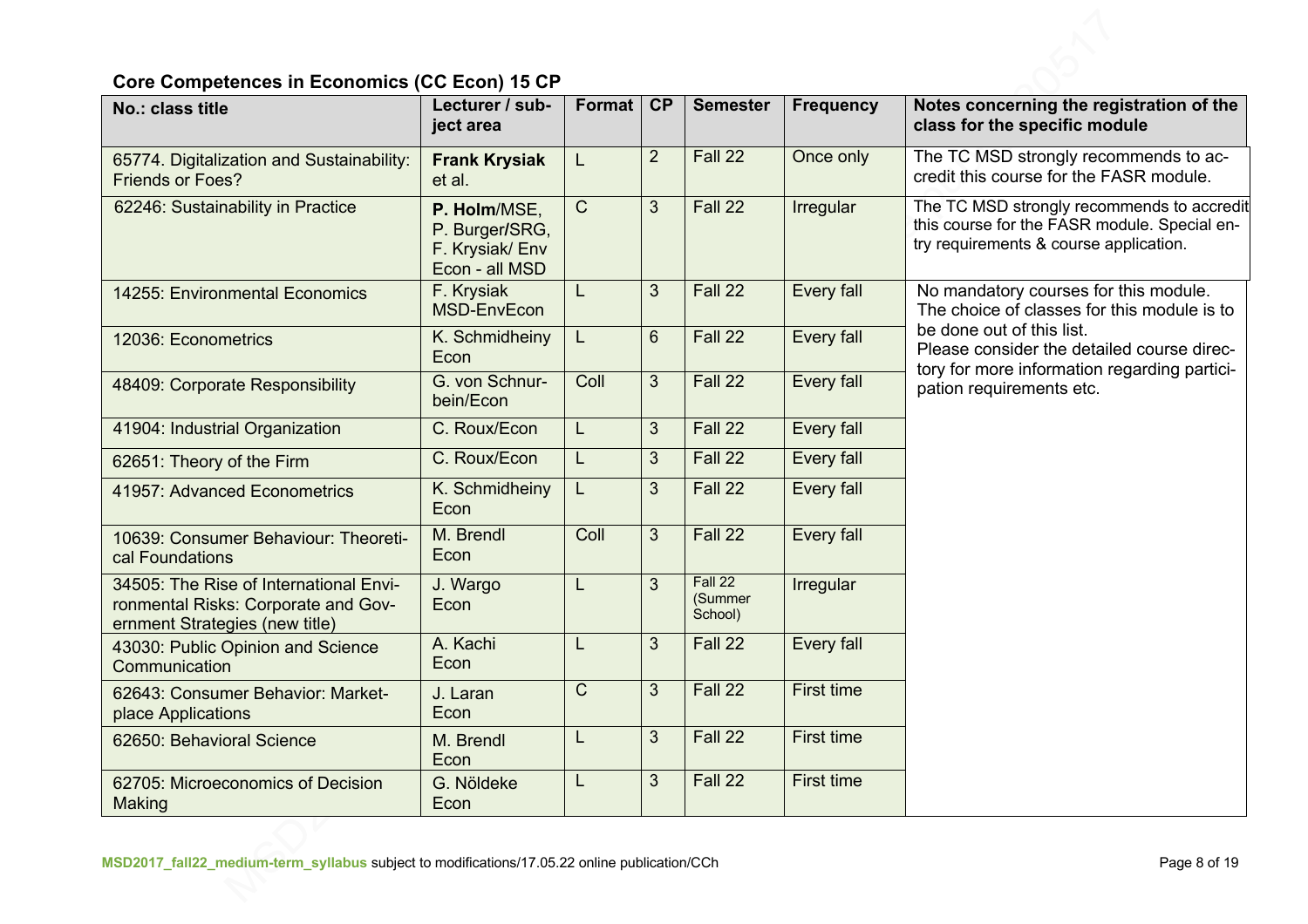| 56949: The Economics of Climate<br>Change                          | R. Lordan-Per-<br>ret/Econ              | Coll         | 3              | Fall 22   | Every fall   |  |
|--------------------------------------------------------------------|-----------------------------------------|--------------|----------------|-----------|--------------|--|
| 53713: Environmental and Energy Eco-<br>nomics                     | F. Krysiak<br>EnvEcon-MSD               | S            | $6\phantom{1}$ | Fall 22   | Every fall   |  |
| 48407: Experimental Dev. Economics                                 | W. G. Jack<br>Econ                      | L            | 3              | Fall 20   | irregular    |  |
| 10625: Advanced International Trade<br>and Business                | R. Weder<br>Econ                        | L            | 6              | Spring 22 | Every spring |  |
| 17691: International Trade, Resources<br>and the Environment       | M. S. Taylor<br>Econ                    | L            | 3              | Spring 22 | Every spring |  |
| 43498: Psychological Theory in Con-<br>sumer Behavior              | C. M. Brendl<br>Econ                    | Coll         | 6              | Spring 22 | Every spring |  |
| 10616: Machine Learning                                            | D. Maringer<br>Econ                     | L            | 3              | Spring 22 | Every spring |  |
| 16036: Microeconometrics and Statisti-<br>cal Learning (new title) | Ch. Kleiber<br>Econ                     | L            | 3              | Spring 22 | Every spring |  |
| 50877: Economics of Global Health                                  | G. Fink<br>Econ                         |              | 3              | Spring 22 | Every spring |  |
| 62655: Energy Economics                                            | H. Weigt<br>Econ                        | L            | 3              | Spring 22 | Every spring |  |
| 60335: Introduction to Corporate<br>Responsibility                 | G. von Schnur-<br>bein/Econ             | L            | 3              | Spring 22 | Every spring |  |
| 40105: Macroeconomics and Finance                                  | H. Zimmermann et al.<br>Econ            | $\mathsf{L}$ | 6              | Spring 22 | Every spring |  |
| 60336: Population and Economic<br>Growth                           | R. Stelter<br>Econ                      | L            | 6              | Spring 22 | Every spring |  |
| 63593: Methods in Policy Impact As-<br>sessment                    | R. Delzeit<br>A. Schmidt<br>Geosciences | $L + PC$     | $\mathbf{3}$   | Spring 22 | Every spring |  |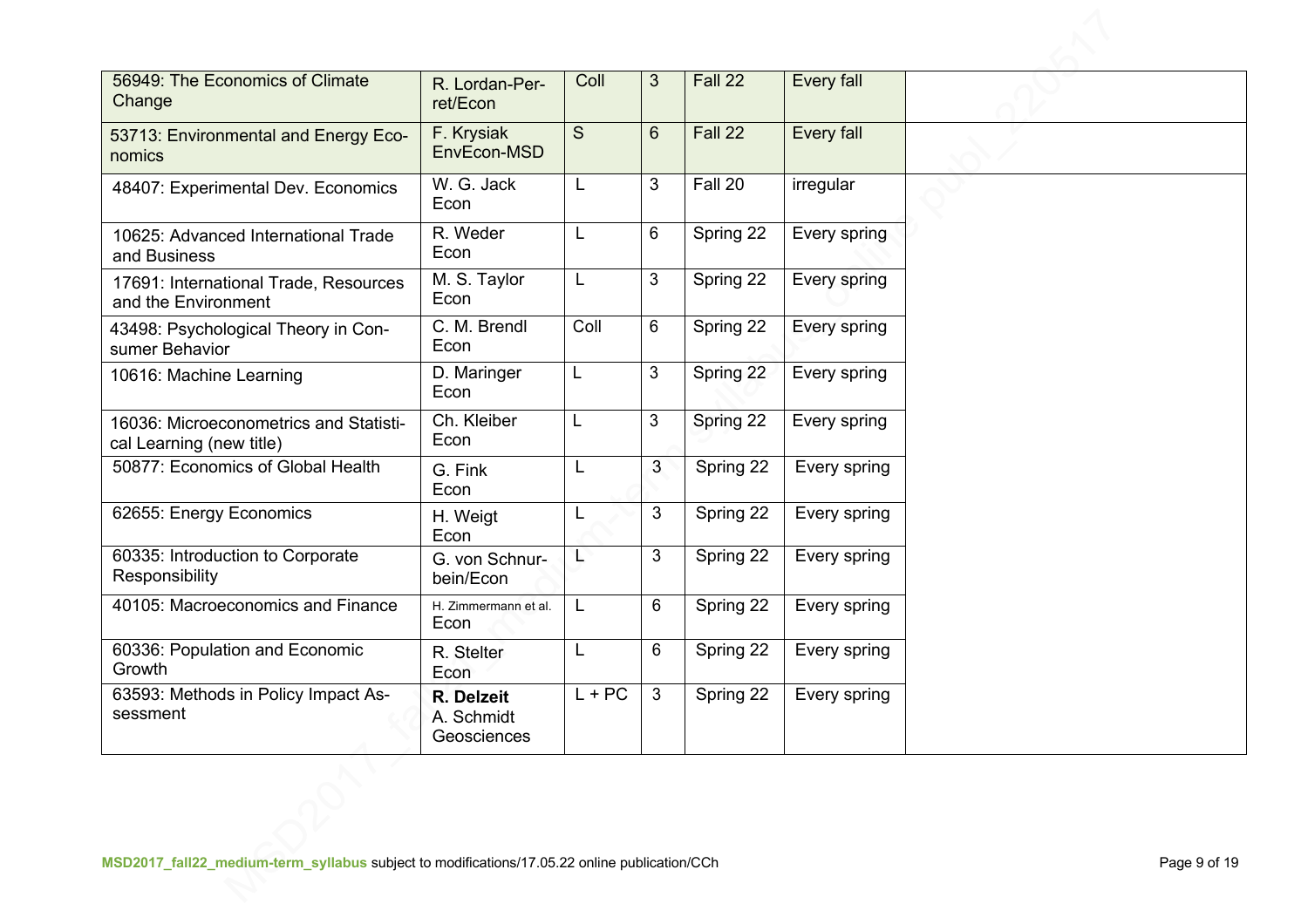### **Preparation Master's Thesis module (PM)**

**Preparation Master's Thesis in Natural Sciences (PM Nat) 15 CP** *The classes of this module are not published in the course directory but must be fixed and confirmed with a learning agreement (use MSD-form for this purpose, available on our website).*

| No.: class title                                   | Lecturer / sub-<br>ject area                                       | Format       | CP                   | <b>Semester</b> | <b>Frequency</b>  | Notes concerning the registration of the<br>class for the specific module                                                                                                                                                                                                                                                                                                           |
|----------------------------------------------------|--------------------------------------------------------------------|--------------|----------------------|-----------------|-------------------|-------------------------------------------------------------------------------------------------------------------------------------------------------------------------------------------------------------------------------------------------------------------------------------------------------------------------------------------------------------------------------------|
| 49078: Research Design Master's The-<br><b>Sis</b> | P. Holm/MSE,<br>P. Burger/SRG,<br>F. Krysiak/Env<br>Econ - all MSD | $\mathsf{C}$ | 3                    | Fall 22         | Every<br>semester | Mandatory.                                                                                                                                                                                                                                                                                                                                                                          |
| 65772: MSD Life Science                            | P. Holm<br>J. Wiegleb<br>MSE-MSD                                   | Coll         |                      | Fall 22         | Every<br>semester | Mandatory for all students who write the<br>master's thesis within the focus area of nat-<br>ural science – to be transferred to this mod-<br>ule (published in the Core Competences in<br>Natural Science module).<br>Students who register for this colloquium<br>more than once, may transfer the additional<br>credits to the Focal Areas in Sustainability<br>Research module. |
| Independent Research Work (IRW)                    | P. Holm et al.<br><b>MSE-MSD</b>                                   |              | 6<br><b>or</b><br>11 | On agreement    |                   | Mandatory for all students who write the<br>master's thesis within the focus area of nat-<br>ural science. The performance has to be<br>fixed and confirmed in a learning contract<br>in advance. It either contains 6 CP (if you<br>write an additional seminar paper of 5 CP)<br>or 11 CP (without seminar paper). Use<br>template of LC from MOnA.                               |
| <b>Seminar Paper</b>                               | P. Holm et al.<br><b>MSE-MSD</b>                                   |              | 5                    | On agreement    |                   | Only if students opt for the IRW of 6 CP.<br>The performance has to be fixed and con-<br>firmed in a learning contract in advance.<br>Use template of LC from MOnA.                                                                                                                                                                                                                 |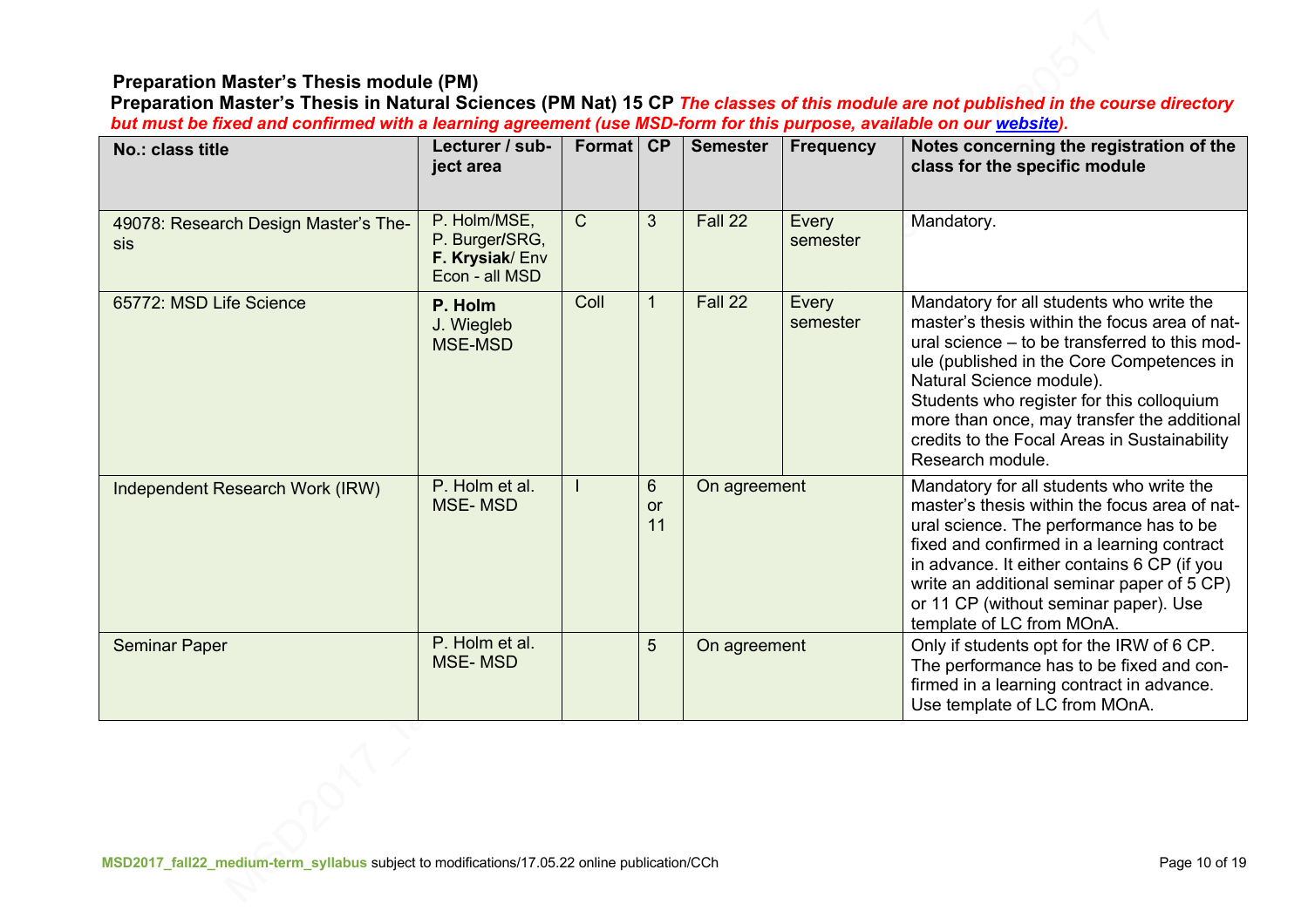# **Preparation Master's Thesis in Social Sciences (PM Soc) 15 CP**

| No.: class title                                                                                     | Lecturer / sub-<br>ject area                                       | Format       | <b>CP</b>      | <b>Semester</b> | <b>Frequency</b>  | Notes concerning the registration of the<br>class for the specific module                                              |
|------------------------------------------------------------------------------------------------------|--------------------------------------------------------------------|--------------|----------------|-----------------|-------------------|------------------------------------------------------------------------------------------------------------------------|
| 49078: Research Design Master's<br><b>Thesis</b>                                                     | P. Holm/MSE, P.<br>Burger/SRG,<br>F. Krysiak/Env<br>Econ - all MSD | $\mathsf{C}$ | $\mathbf{3}$   | Fall 22         | Every<br>semester | Mandatory.                                                                                                             |
| 57245: Sustainability Science Research<br>(social dimension)                                         | P.Burger<br>R. Emmenegger<br><b>SRG-MSD</b>                        | Coll         | $\mathbf{1}$   | Fall 22         | Every<br>semester | Mandatory.                                                                                                             |
| 50267: Current Topics in Social<br>Science Based on Sustainabil-<br>ity Research                     | A. Sohre<br><b>SRG-MSD</b>                                         | S            | 3              | Spring 22       | Every spring      | Mandatory.                                                                                                             |
| Methods: 46737: Experimental re-<br>search methods in social sciences                                | I. Schubert<br>SRG-MSD                                             | S            | 3              | Fall 22         | Irregular         | For this module students have to attend a<br>method course of min. 3 CP. The choice<br>is to be done out of this list. |
| Methods: 31938: Qualitative Data Anal-<br>ysis in African Studies                                    | E. Macamo<br>Afr. Studies                                          | S            | 3              | Fall 22         | Every fall        |                                                                                                                        |
| Methods: 33426: Quantitative Data<br>Analysis in African Studies                                     | E. Macamo<br>Afr. Studies                                          | S            | 3              | Spring 22       | Every<br>spring   |                                                                                                                        |
| Methods: 48555: Research Methods in<br>Social and Political Science (new title)                      | D. Höhmann<br>Politic. Sciences                                    | S            | 3              | Fall 22         | Every fall        |                                                                                                                        |
| Methods: 49855: Research Methods in<br>Social and Political Science (new title)                      | D. Höhmann<br>Politic. Sciences                                    | Tut          | $\overline{2}$ | Fall 22         | Every fall        |                                                                                                                        |
| Methods: 63537: Living Labs and Par-<br>ticipative Research for Sustainability<br><b>Transitions</b> | A. Sohre<br>I. Schubert<br><b>SRG-MSD</b>                          | S            | $\mathbf{3}$   | Fall 22         | Irregular         |                                                                                                                        |
| <b>Seminar Paper</b>                                                                                 |                                                                    |              | 5              | On agreement    |                   | Mandatory. Details regarding modalities see<br>fact sheet master's graduation.                                         |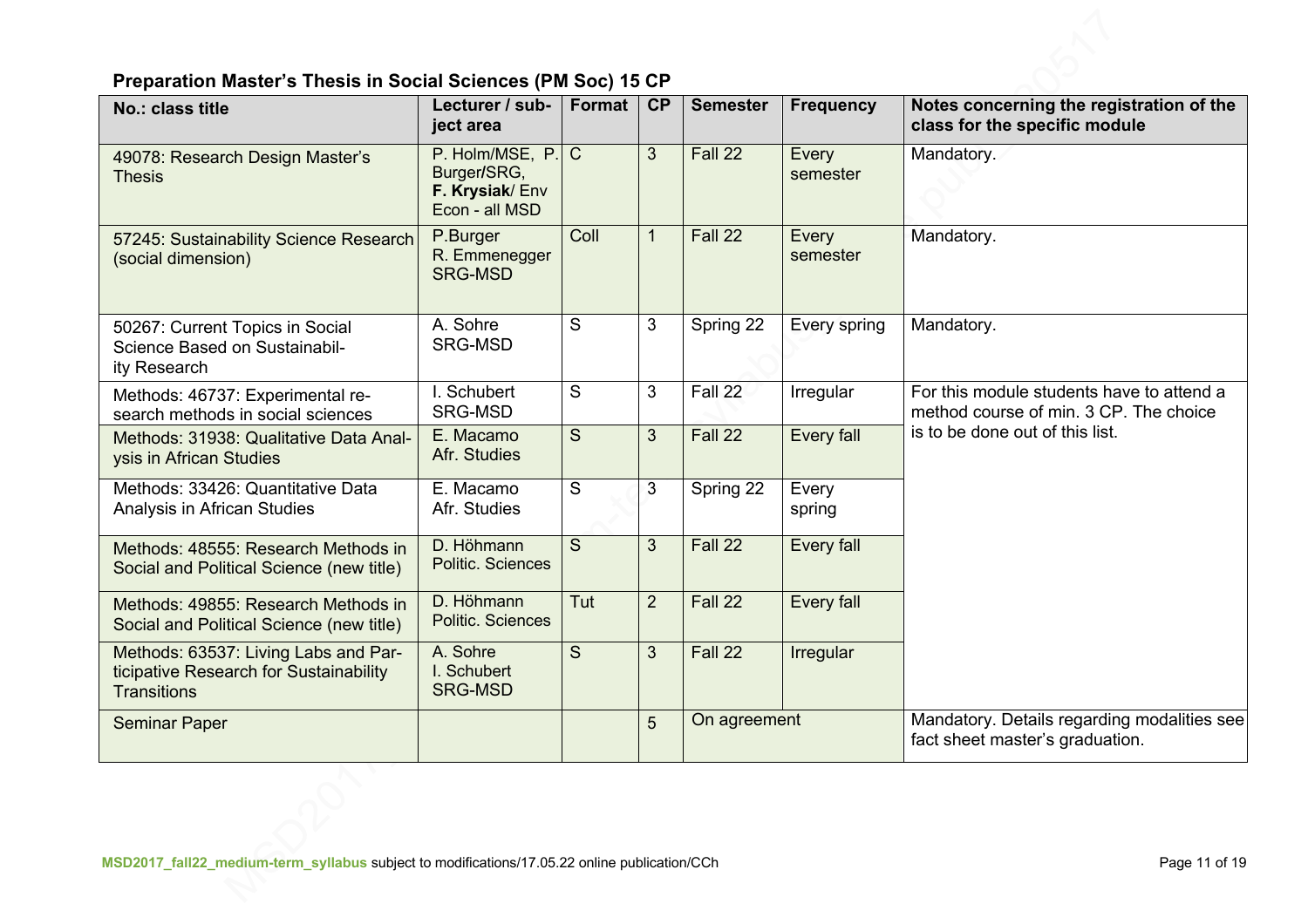# **Preparation Master's Thesis in Economics (PM Econ) 15 CP**

| No.: class title                                                   | Lecturer / sub-<br>ject area                                         | Format   | CP             | <b>Semester</b> | <b>Frequency</b>    | Notes concerning the registration of the<br>class for the specific module                                              |
|--------------------------------------------------------------------|----------------------------------------------------------------------|----------|----------------|-----------------|---------------------|------------------------------------------------------------------------------------------------------------------------|
| 49078: Research Design Master's<br><b>Thesis</b>                   | P. Holm/MSE, P. C<br>Burger/SRG,<br>F. Krysiak/Env<br>Econ - all MSD |          | $\mathbf{3}$   | Fall 22         | Every<br>semester   | Mandatory.                                                                                                             |
| 14255: Environmental Economics                                     | F. Krysiak<br>EnvEcon-MSD                                            | L        | 3              | Fall 22         | Every fall          | No other mandatory courses for this mod-<br>ule.                                                                       |
| 12036: Econometrics                                                | K. Schmidheiny<br>Econ                                               | L        | $6\phantom{1}$ | Fall 22         | Every fall          | The choice of classes for this module is to<br>be done out of this list.<br>Please consider the detailed course direc- |
| 29002: Electricity Markets                                         | H. Weigt<br>Econ                                                     | L        | $\overline{3}$ | Fall 22         | Every fall          | tory for more information regarding partici-<br>pation requirements etc.                                               |
| 10637: Internationale Politische<br>Ökonomie                       | <b>B.</b> Hefeker<br>Econ                                            | L        | 3              | Fall 22         | Every fall          |                                                                                                                        |
| 31950: Corporate Governance                                        | A. Kind<br>Econ                                                      | L        | 3              | Fall 22         | Every fall          |                                                                                                                        |
| 17691: International Trade, Resources<br>and the Environment       | M. S. Taylor<br>Econ                                                 | L        | 3              | Spring 22       | <b>Every Spring</b> |                                                                                                                        |
| 47275: Public Economics                                            | <b>B.</b> Hintermann<br>Econ                                         | S        | 6              | Spring 22       | <b>Every Spring</b> |                                                                                                                        |
| 16036: Microeconometrics and Statisti-<br>cal Learning (new title) | Ch. Kleiber<br>Econ                                                  | L        | 3              | Spring 22       | Every spring        |                                                                                                                        |
| 62659: Numerical Methods and Opti-<br>mization                     | H. Weigt<br>Econ                                                     | L        | 3              | Spring 22       | Every spring        |                                                                                                                        |
| 63593: Methods in Policy Impact As-<br>sessment                    | R. Delzeit<br>A. Schmidt<br>Geosciences                              | $L + PC$ | 3              | Spring 22       | Every spring        |                                                                                                                        |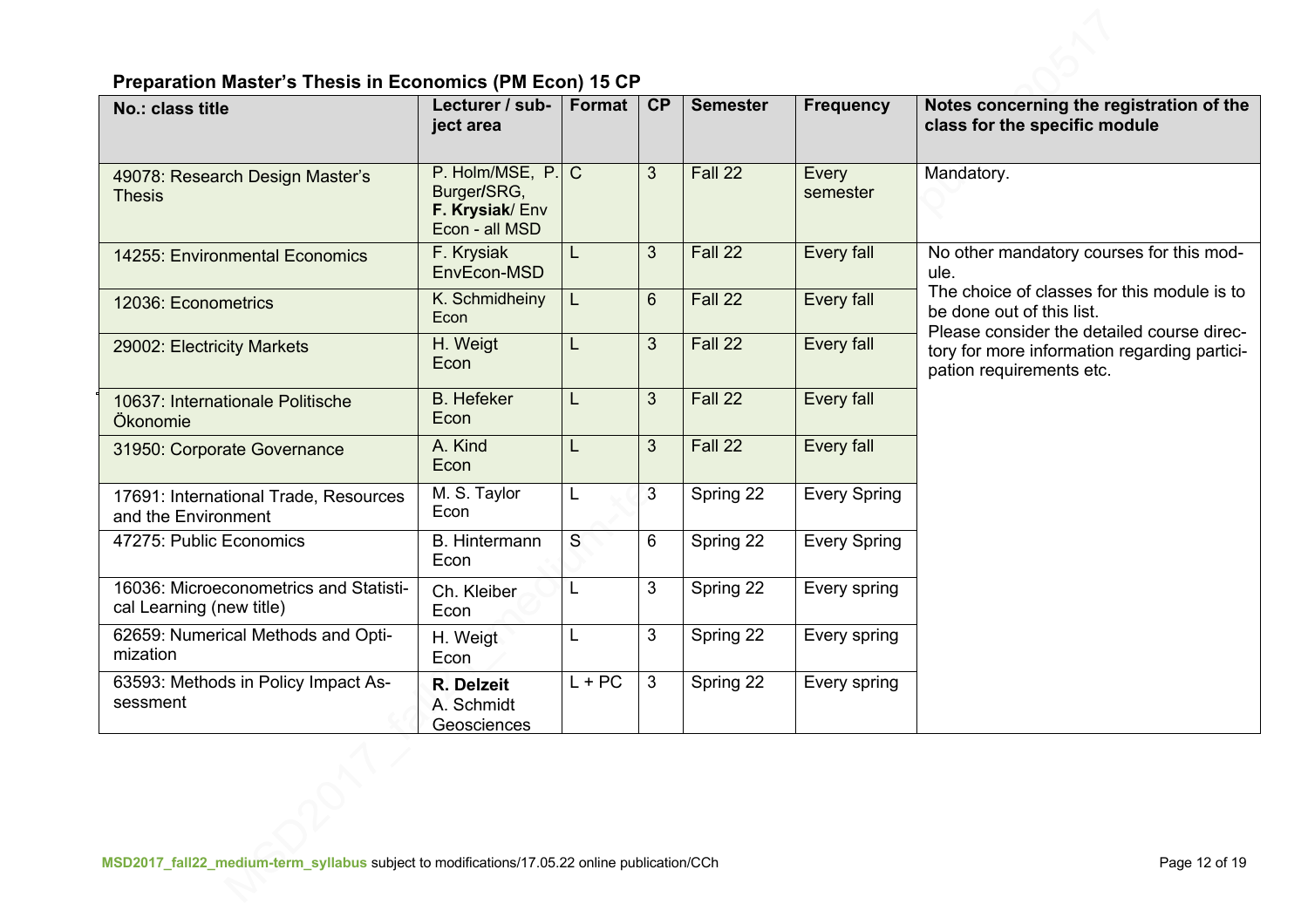### **Focal Areas in Sustainability Research module (FASR) 12 CP**

#### **List of recommended courses: subject to modifications. For more offers see online detailed course directory**

There is no notification of courses for this module in the detailed course directory (published each semester). The students make their choice by themselves. The list below serves as a suggestion for the "FASR" module and covers one part of possible classes. We also recommend to review the course directories of other master's programs for lectures related to sustainable development (e.g. Changing Societies, Biology, Sociology, Economics, etc).

When choosing other classes, two criteria have tobe considered:

- 1. The class has to be offered on master level module by the program in charge (see details in the course directory).
- 2. The class has to have a clear connection to sustainabledevelopment.

If you come across a course which is not listed and you would like to know whether it will be recognized or not you can send an email to coordinationmsd@unibas.ch. Please list the course with the entire title and add the link to relevant entry of the detailed course directory, otherwise we cannot verify the potential recognition.

**The courses have to be fixed in a learning agreement**. Fact sheet and template are available on the website MSD/see downloads MSD 2017: https://www.msd.unibas.ch/en/services/downloads/msd-2017/

**MAKE SURE** you fulfill the **participation requirements** for the courses of your choice. Also, consider the details in the online course directory regarding **course application** and **enrollment**.

### **Natural Sciences**

*NOTE: make sure, you fulfill any participation criteria. Especially, if you like to take a class in natural sciences and you have chosen the focus area in* social sciences or in economics, you must have completed the "Complementary Knowledge in Natural Sciences" module (at least 8 out of 12 CP).

| No.: class title               | Lecturer  | Format $\mathsf{C}$ $\mathsf{C}$ | <b>Frequency</b>    | Notes concerning the registration of the class for the<br>specific module                                                                                                                        |
|--------------------------------|-----------|----------------------------------|---------------------|--------------------------------------------------------------------------------------------------------------------------------------------------------------------------------------------------|
| 50264: Global Change Ecology   | P. Hirsch | $L + PC$                         | <b>Every spring</b> | Offered by the MSD.<br>Special course inscriptions and entry requirements.<br>Students with focus area in natural sciences can't trans-<br>fer the credits to the FASR module as these are two a |
| 49077: Global Change Resources | M. Andres | $L + PC$                         | Every fall          | mandatory classes for them (lectures 50265 & 49077).                                                                                                                                             |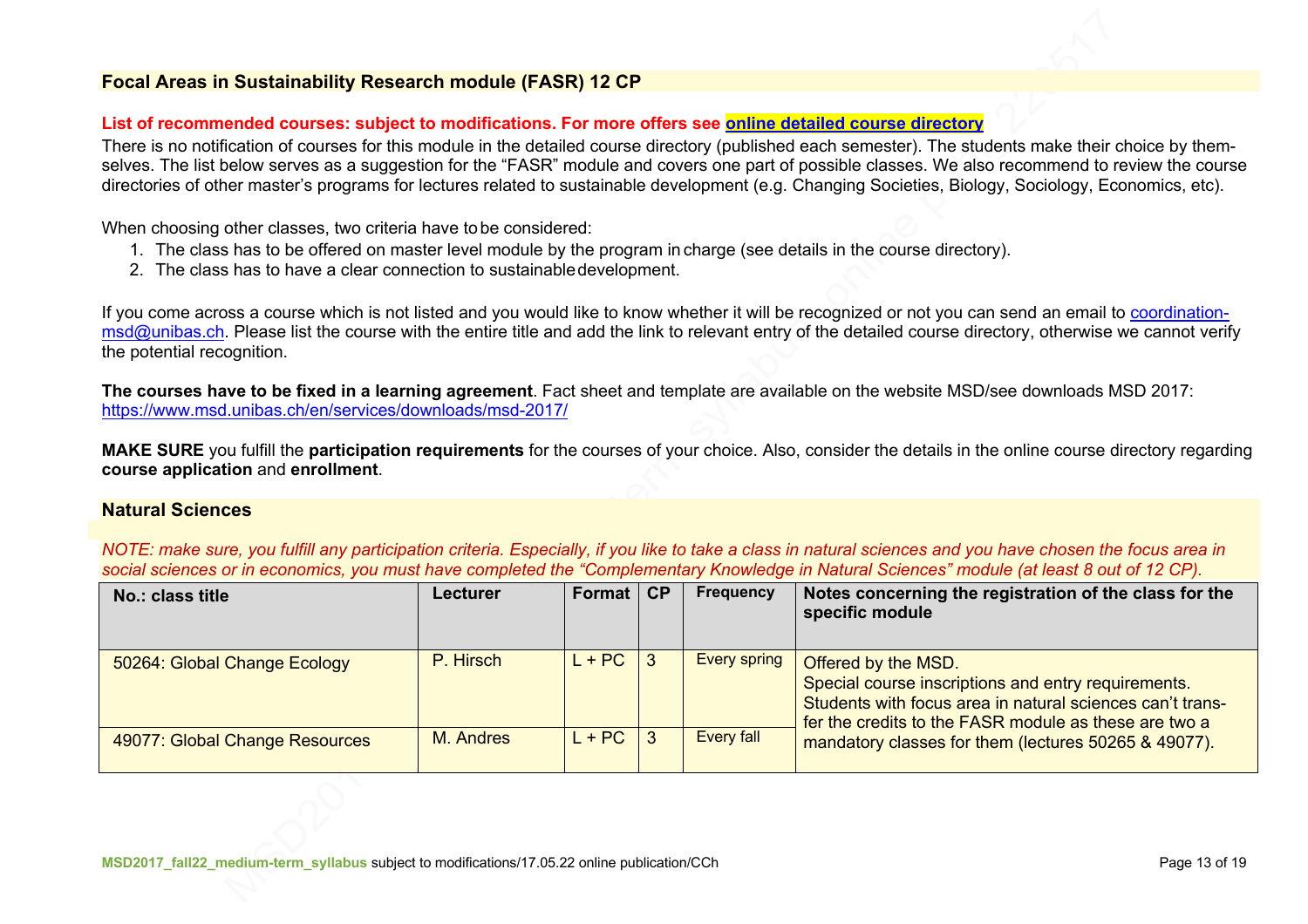| 41828: Perspectives of Natural<br><b>Sciences on Sustainability</b>                              | P. Holm                                                            | $L + PC$       | 3              | <b>Every fall</b>             | Offered by the MSD/TQNE: only for students without ac-<br>ademic background in natural sciences and if they don't<br>have to attend it for the "Complementary Knowledge in<br>Natural Science" module. |
|--------------------------------------------------------------------------------------------------|--------------------------------------------------------------------|----------------|----------------|-------------------------------|--------------------------------------------------------------------------------------------------------------------------------------------------------------------------------------------------------|
| 41821: Ecological Sustainability<br><b>Aspects of Climate Change</b>                             | D. Schindler                                                       | $L + PC$       | 3              | <b>Every fall</b>             | Offered by the MSD.<br>Special course inscription and entry requirements.                                                                                                                              |
| 65774. Digitalization and Sustainability:<br><b>Friends or Foes?</b>                             | <b>Frank Krysiak</b><br>et al.                                     | L              | $\overline{2}$ | Fall 22                       | Once.                                                                                                                                                                                                  |
| 62246: Sustainability in Practice                                                                | P. Holm/MSE.<br>P. Burger/SRG,<br>F. Krysiak/Env<br>Econ - all MSD | $\overline{C}$ | $\overline{3}$ | Fall 22                       | Irregular.                                                                                                                                                                                             |
| 41280: Tree and Forest Ecology                                                                   | G. Hoch<br>M. Arend                                                | L              | $\overline{2}$ | <b>Every fall</b>             |                                                                                                                                                                                                        |
| 23138: Sustainable Plant Systems                                                                 | S. Martinez                                                        | L              | $\overline{2}$ | <b>Every fall</b>             |                                                                                                                                                                                                        |
| 22696: Measurements and Policy Inter-<br>actions in Climate Change and Air Pol-<br><b>lution</b> | S. Reimann                                                         | L              | $\overline{3}$ | <b>Every fall</b>             |                                                                                                                                                                                                        |
| 11718: Current Ecological and Health<br><b>Issues in Africa</b>                                  | G. Fink,<br>J. Utzinger                                            | S              | $\overline{2}$ | <b>Every fall</b>             |                                                                                                                                                                                                        |
| 34578: Invasionsbiologie                                                                         | H.-P. Rusterholz                                                   | L.             | $\overline{2}$ | <b>Every fall</b>             |                                                                                                                                                                                                        |
| 41280: Tree and Forest Ecology                                                                   | G. Hoch et al.                                                     | L.             | $\overline{2}$ | <b>Every fall</b>             |                                                                                                                                                                                                        |
| 24129: From Anthropogenic Land-<br>scapes to Wilderness Management<br>(field trip; new title)    | Ch. Alewell,<br>A. Lang<br><b>Geosciences</b>                      | FT.            | $\overline{2}$ | <b>Every 2nd</b><br>fall sem. | Only in combination with 24129.                                                                                                                                                                        |
| 12127: From Anthropogenic Land-<br>scapes to Wilderness Management                               | C. Alewell,<br>A. Lang                                             | P              | $\overline{3}$ | <b>Every 2nd</b><br>fall sem. |                                                                                                                                                                                                        |
| 23837: Soil System Sciences: Carbon<br><b>Dynamics and Global Change</b>                         | J. Leifeld                                                         | $L + PC$       | 3              | Every 3. se-<br>mester        |                                                                                                                                                                                                        |
| 39717: Environmental Management:<br><b>Flood Management in Switzerland</b>                       | V. Röthlisber-<br>ger                                              | <b>PC</b>      | $\overline{2}$ | <b>Irregular</b>              |                                                                                                                                                                                                        |
|                                                                                                  |                                                                    |                |                |                               |                                                                                                                                                                                                        |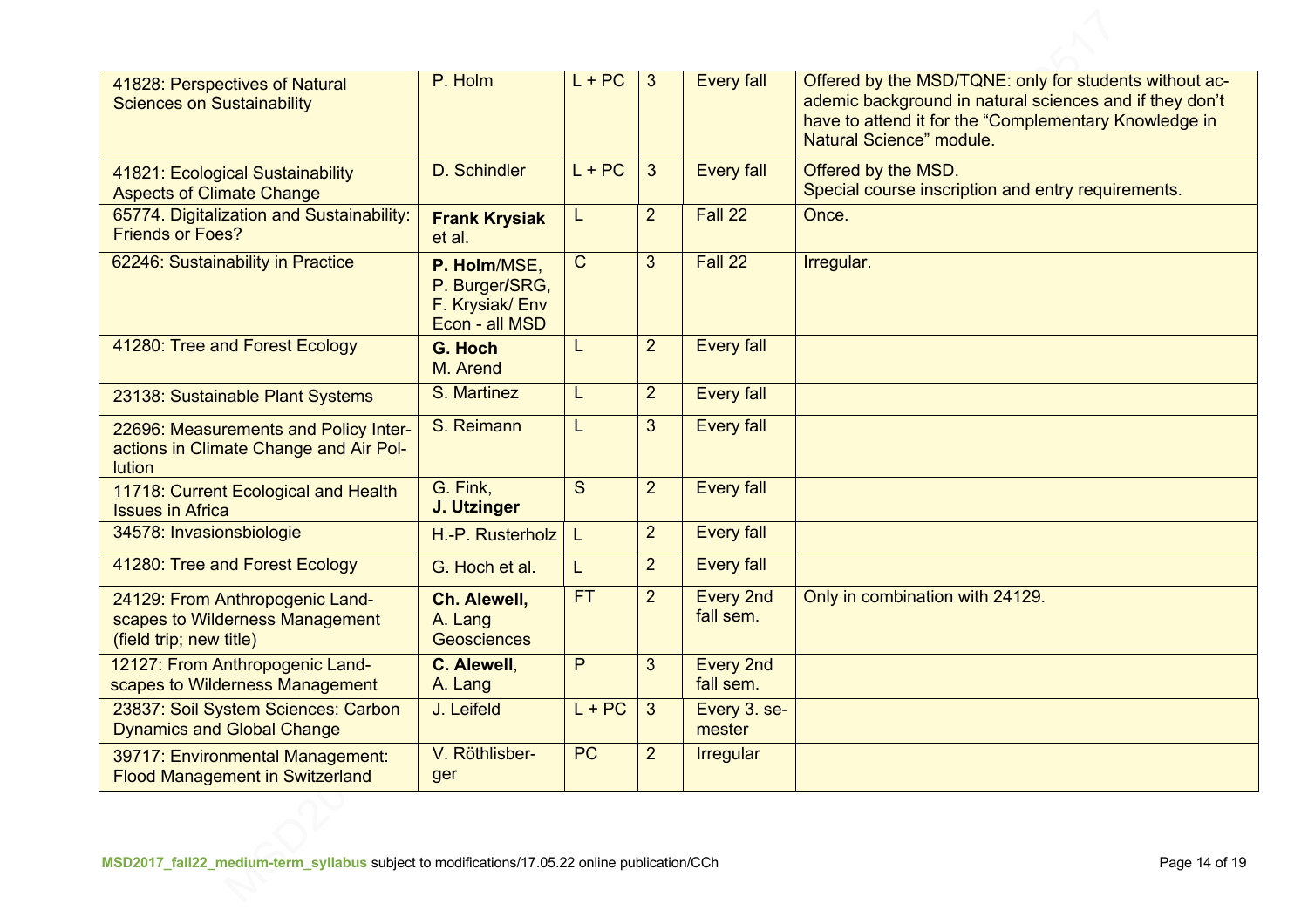| 46957: Global Governance to Local Pol-<br>icy: The Climate Change and Biodiver-<br>sity Perspectives | H. Rueff                                          | $L + PC$  | $\mathbf{3}$   | <b>Irregular</b>                         |                                                                                                                                                                                    |
|------------------------------------------------------------------------------------------------------|---------------------------------------------------|-----------|----------------|------------------------------------------|------------------------------------------------------------------------------------------------------------------------------------------------------------------------------------|
| 50260: Ecology and Evolution                                                                         | J. Beck                                           | L         | $\mathbf{1}$   | Every spring                             | Offered by the MSD.                                                                                                                                                                |
| 40076: Technical Basis of Generation,<br><b>Distribution and Storage of Energy</b>                   | W. Hoffelner                                      | $L + PC$  | 3              | <b>Every spring</b>                      | Students with focus area in social sciences and economics<br>can't transfer the credits to the FASR module as the three<br>courses are mandatory for the "Complementary Knowledge" |
| 36792: Terrestrial Ecosystem Ecology<br>and Sustainable Landuse                                      | A. Kahmen                                         | L         | $\overline{2}$ | Every spring                             | in Natural Sciences" module.                                                                                                                                                       |
| 24172: Marine Biological Considera-<br>tions at the Strait of Gibraltar                              | P. Holm,<br>K. Bussmann                           | <b>FT</b> | 3              | <b>Every spring</b>                      | Offered by the MSD.                                                                                                                                                                |
| 23827: Soil System Sciences: Carbon<br><b>Dynamics and Global Change</b>                             | J. Leifeld                                        | $L + PC$  | 3              | Every 3. se-<br>mester                   |                                                                                                                                                                                    |
| 33587: Praktische Aspekte der Boden-<br>biologie in der Landwirtschaft                               | P. Mäder                                          | $L + PC$  | 3              | <b>Every spring</b>                      |                                                                                                                                                                                    |
| 33155: Marine Biogeochemistry and Bi-<br>ology in Elba, Italy                                        | <b>M. Lehmann</b><br>et al.                       | <b>FT</b> | 4              | <b>Every 2nd</b><br>spring se-<br>mester | Special registration procedure; see online course directory                                                                                                                        |
| 60310: Introduction to organic farming<br>systems                                                    | P. Mäder et. al<br><b>Botany with TA</b>          | $L + PC$  | 3              | First time in<br>spring 21               | Co-offered by the MSD.                                                                                                                                                             |
| 23832: Oceanography: Regional<br>Oceanography and Marine Ecosystems                                  | M. Lehmann                                        | $L + PC$  | $\overline{2}$ | <b>Every spring</b>                      |                                                                                                                                                                                    |
| 27336: Pflanzenschutz und nachhaltiger<br>Pflanzenbau                                                | D. Klauser,<br>P. Flury/Integr.<br><b>Biology</b> | L         |                | <b>Every spring</b>                      |                                                                                                                                                                                    |
| 20045: Alpine Plant Ecology                                                                          | E. Hiltbrunner et al.                             | <b>FT</b> | 3 <sup>2</sup> | <b>Every spring</b>                      |                                                                                                                                                                                    |
| 63591: The Interplay of Agriculture, En-<br>vironmental and Energy Policy                            | <b>R.</b> Delzeit<br>R. Argueyrolles              |           | $\overline{3}$ | <b>Every fall</b>                        | Formerly during spring semester                                                                                                                                                    |
| 14630: Biological and Integrated Pest<br>Management                                                  | R. Peveling                                       | $L + PC$  | $\overline{2}$ | <b>Every spring</b>                      |                                                                                                                                                                                    |
|                                                                                                      |                                                   |           |                |                                          |                                                                                                                                                                                    |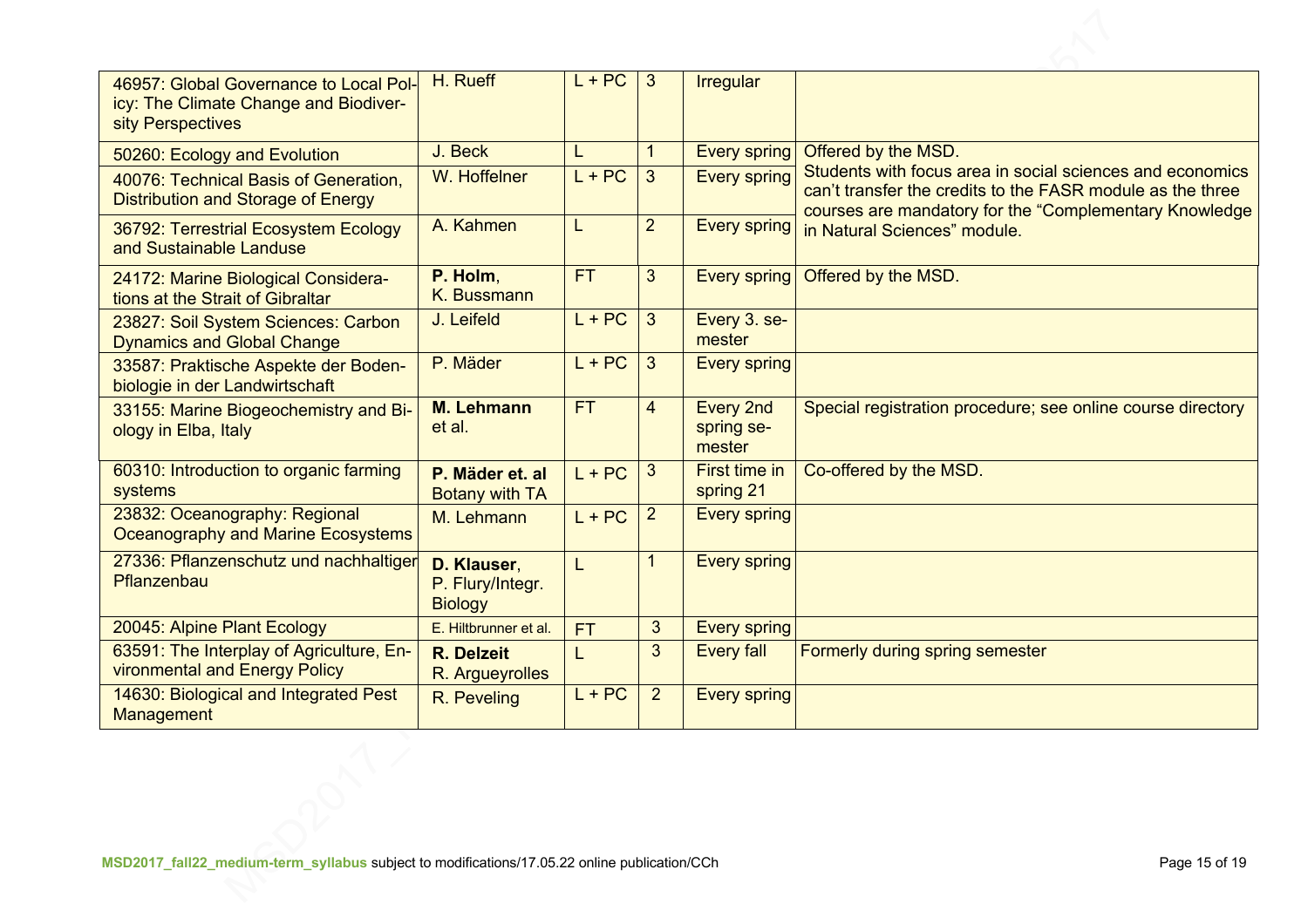## **Social Sciences**

*NOTE: make sure, you fulfill any participation criteria. Especially, if you like to take a class in social sciences and you have chosen the focus area in natural sciences or in economics, you must have completed the "Complementary Knowledge in Social Sciences" module (at least 8 out of 12 CP)*

| No.: class title                                                                                    | <b>Lecturer</b>                                                    | Format       | CP             | <b>Frequency</b>       | Remarks (for details see online course directory)                                                                                                                                                     |
|-----------------------------------------------------------------------------------------------------|--------------------------------------------------------------------|--------------|----------------|------------------------|-------------------------------------------------------------------------------------------------------------------------------------------------------------------------------------------------------|
| 41829: Perspectives of Social Sciences<br>on Sustainability                                         | R. Emmeneg-<br>ger                                                 | $L + PC$     | $\mathbf{3}$   | <b>Every fall</b>      | Offered by the MSD/TQNE: only for students without aca-<br>demic background in social sciences and if they don't have<br>to attend it for the "Complementary Knowledge in Natural<br>Science" module. |
| 15995: Political Ecology and Societal<br><b>Transformations from Anthropological</b><br>Perspective | P. Van Eeuwijk                                                     | S            | 3              | <b>Every fall</b>      | The below listed courses are ffered by the MSD.<br>Special course inscriptions and entry requirements.                                                                                                |
| 65774. Digitalization and Sustainabil-<br>ity: Friends or Foes?                                     | <b>Frank Krysiak</b><br>et al.                                     | L.           | $\overline{2}$ | Fall 22                | Once.                                                                                                                                                                                                 |
| 62246: Sustainability in Practice                                                                   | P. Holm/MSE,<br>P. Burger/SRG,<br>F. Krysiak/Env<br>Econ - all MSD | $\mathsf{C}$ | 3              | Fall 22                | Irregular.                                                                                                                                                                                            |
| 33457: Water Supply & Sanitation in<br>Subsaharian Africa: The Example of<br>Sambia                 | P. Burger                                                          | S            | 3              | <b>Irregular</b>       |                                                                                                                                                                                                       |
| 41822: Governance of Energy Transitions                                                             | A. Sohre                                                           | S            | $\mathbf{3}$   | <b>Irregular</b>       |                                                                                                                                                                                                       |
| 55407: Risk Society, Science and Nature                                                             | R. Emmenegger                                                      | S            | 3              | <b>Irregular</b>       |                                                                                                                                                                                                       |
| 55408: Future Mobilities                                                                            | P. Burger                                                          | S            | 3              | <b>Irregular</b>       |                                                                                                                                                                                                       |
| 23620: Capabilities and Sustainability                                                              | M. Christen                                                        | S            | $\overline{3}$ | <b>Irregular</b>       |                                                                                                                                                                                                       |
| 14254: Integrative Methods                                                                          | P. Burger                                                          | S            | $\overline{3}$ | <b>Irregular</b>       |                                                                                                                                                                                                       |
| 57243: Quality of Life and Sustainability<br><b>Theoretical and Empirical Approaches</b>            | P. Burger<br>M. Christen                                           | S            | 3              | <b>Irregular</b>       |                                                                                                                                                                                                       |
| 43667: Changing Individual Energy Be-<br>haviour - Approaches and Strategies                        | I. Schubert                                                        | S            | 3              | <b>Every</b><br>spring |                                                                                                                                                                                                       |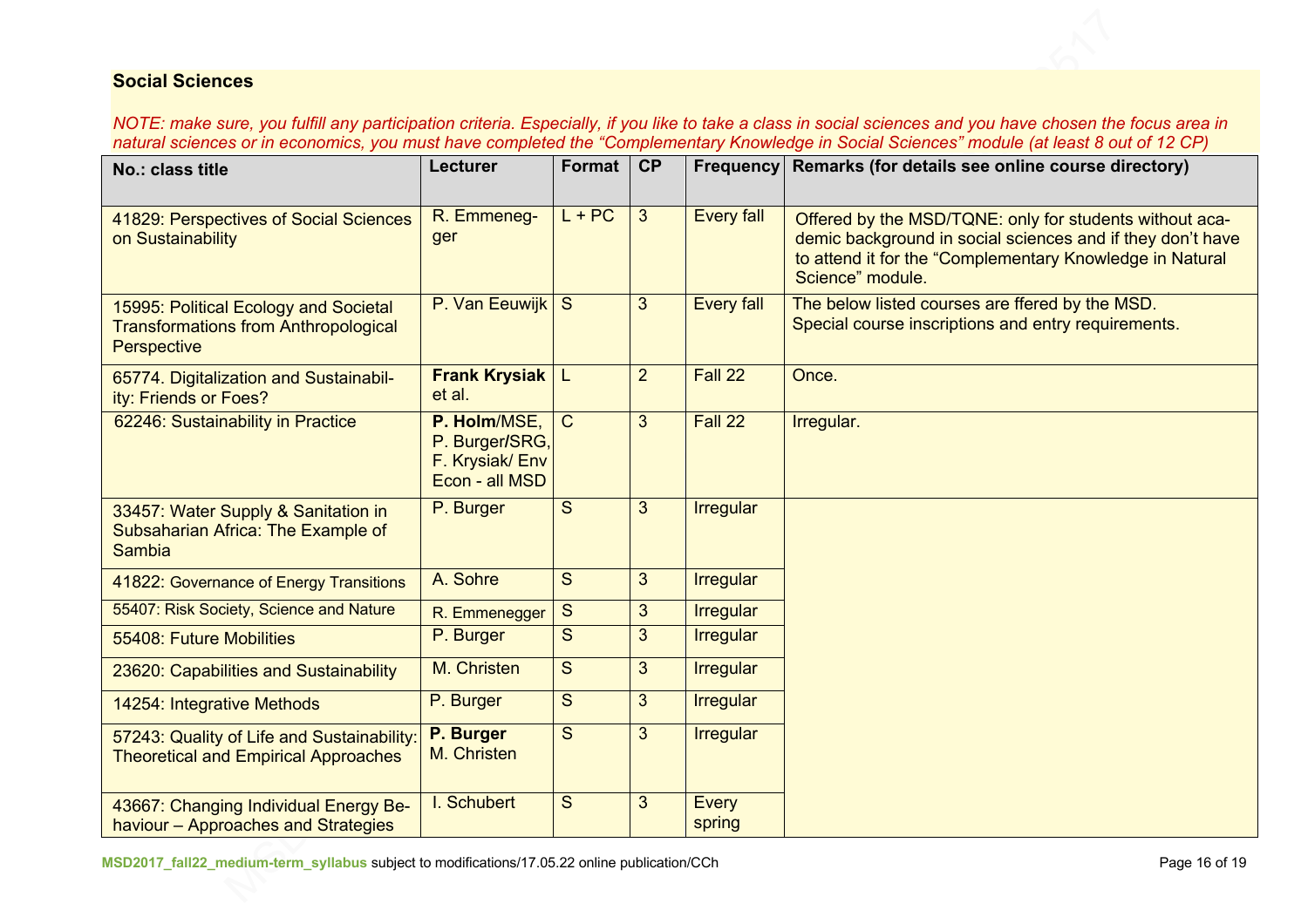| 17403: Governance, Sustainable<br><b>Development and Democracy</b>                                                                      | R. Emmeneg-<br>ger MSD-SRG     | S      | 3              | Every<br>spring        | Offered by the MSD. Special course inscription.<br>Students with focus area in natural sciences and economics<br>can't transfer the credits to the FASR module. |
|-----------------------------------------------------------------------------------------------------------------------------------------|--------------------------------|--------|----------------|------------------------|-----------------------------------------------------------------------------------------------------------------------------------------------------------------|
| 50267: Current Topics in Social Sci-<br>ence Based Sustainability Research                                                              | A. Sohre                       | S      | 3              | <b>Every</b><br>spring | Offered by the MSD. Special course inscription.<br>Students with focus area in social sciences can't transfer<br>the credits to the FASR module.                |
| 65920: Basel Sustainability Forum: Trans-<br>forming Food Production and Consumption                                                    | M. Bergman et<br>al.           |        | $\overline{2}$ | <b>FS 22</b>           | Once. M. Bergman offers similar classes almost every se-<br>mester.                                                                                             |
| 58578: The Political Consequences of<br><b>Economic Inequality</b>                                                                      | D. Traber                      | S      | 3              | <b>Irregular</b>       |                                                                                                                                                                 |
| 53524: Climate Change and Religion                                                                                                      | J. Köhrsen                     | $\vee$ | $\mathbf{3}$   | <b>Irregular</b>       |                                                                                                                                                                 |
| 62624: The Climate Movement: Actors<br>and Strategies in Governance Contexts<br>(new title)                                             | <b>B.</b> Bornemann            | S      | 3              | Fall 22                | Once.                                                                                                                                                           |
| 66225: Transforming Societies: the Po-<br>tential of Current Sustainability Con-<br>cepts to Address Relevant Leverage<br><b>Points</b> | Antonietta di<br><b>Giulio</b> | S      | 3              | Fall 22                | Once.                                                                                                                                                           |

### **Economics:**

*NOTE: make sure, you fulfill any participation criteria. Especially, if you like to take a class in economics and you have chosen the focus area in natural sciences or in social sciences, then you must have completed the "Complementary Knowledge in Economics" module (at least 8 out of 12 CP).*

| No.: class title                                                                                                | Lecturer                         | Format   CP |    |                   | Frequency   Remarks (for details see online course directory)                                               |
|-----------------------------------------------------------------------------------------------------------------|----------------------------------|-------------|----|-------------------|-------------------------------------------------------------------------------------------------------------|
| <b>14255: Environmental Economics</b>                                                                           | F. Krysiak                       |             |    | <b>Every fall</b> |                                                                                                             |
| 43030: Public Opinion and Science                                                                               | A. Kachi                         |             |    | <b>Every fall</b> |                                                                                                             |
| 29002: Electricity Markets                                                                                      | H. Weigt                         |             |    | <b>Every fall</b> |                                                                                                             |
| 31954: International Economics                                                                                  | T. Erhardt,<br><b>C. Hefeker</b> | S           | 6  | Every fall        |                                                                                                             |
| 34505: The Rise of International Envi-<br>ronmental Risks: Corporate and Gov-<br>ernment Strategies (new title) | J. Wargo/Econ                    |             | -3 | <b>August 21</b>  | Summer school: 02.-11. August 22: Special course appli-<br>cation. For details see online course directory. |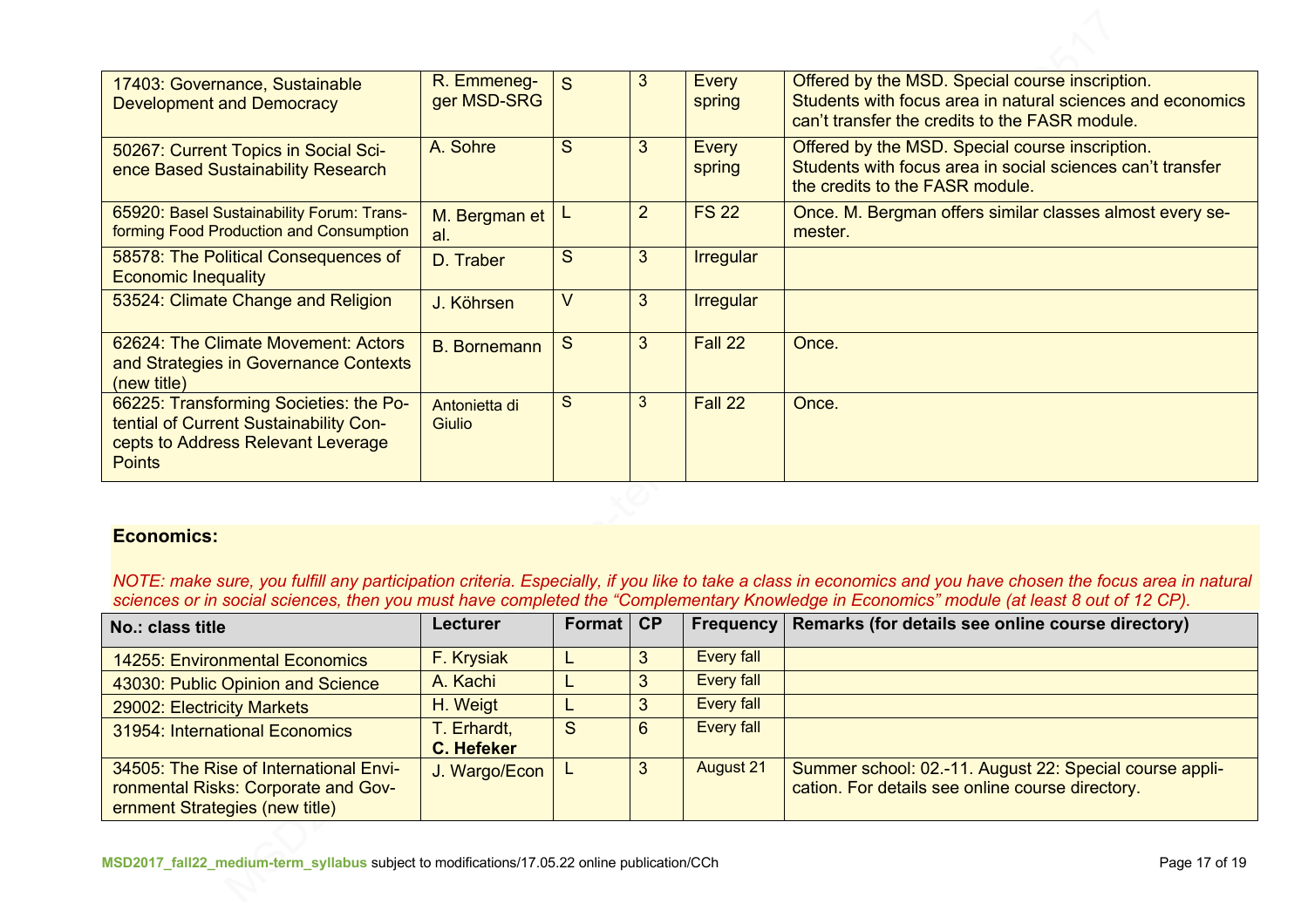| 10639: Consumer Behaviour: Theo-<br><b>retical Foundations</b>  | M. Brendl/Econ                                                     | Coll         | 3  | <b>Every fall</b>   |                                                                                                                                     |
|-----------------------------------------------------------------|--------------------------------------------------------------------|--------------|----|---------------------|-------------------------------------------------------------------------------------------------------------------------------------|
| 56949: The Economics of Climate<br>Change                       | R. Lordan-Per-<br>ret/Econ                                         | Coll         | 3  | <b>Every fall</b>   |                                                                                                                                     |
| 65774. Digitalization and Sustainabil-<br>ity: Friends or Foes? | <b>Frank Krysiak</b><br>et al.                                     | L            | 2s | Fall 22             | Once.                                                                                                                               |
| 62246: Sustainability in Practice                               | P. Holm/MSE,<br>P. Burger/SRG,<br>F. Krysiak/Env<br>Econ - all MSD | $\mathsf{C}$ | 3  | Fall 22             | Irregular.                                                                                                                          |
| 48407: Experimental Dev. Economics                              | W. G. Jack                                                         | L            | 3  | Spring 20           | Irregular.                                                                                                                          |
| 17691: International Trade, Resources<br>and the Environment    | M. Scott Taylor                                                    | L            | 3  | <b>Every spring</b> |                                                                                                                                     |
| 43700: Perspectives of Economics on<br>Sustainability           | V. Calenbuhr                                                       | $L + PC$     | 3  | <b>Every spring</b> | Offered by the MSD/TQNE: only for students without aca-<br>demic background in economics.                                           |
| 50877: Economics of Global Health                               | G. Fink                                                            |              | 3  | <b>Every spring</b> |                                                                                                                                     |
| 53713: Environmental and Energy<br><b>Economics</b>             | F. Krysiak                                                         | S            | 6  | <b>Every fall</b>   | NOTE: Special participation requirements and application<br>process according to information in the detailed course direc-<br>tory. |
| 60335: Introduction to Corporate<br><b>Responsibility</b>       | G. von Schnur-<br>bein                                             | L            | 3  | <b>Every spring</b> |                                                                                                                                     |